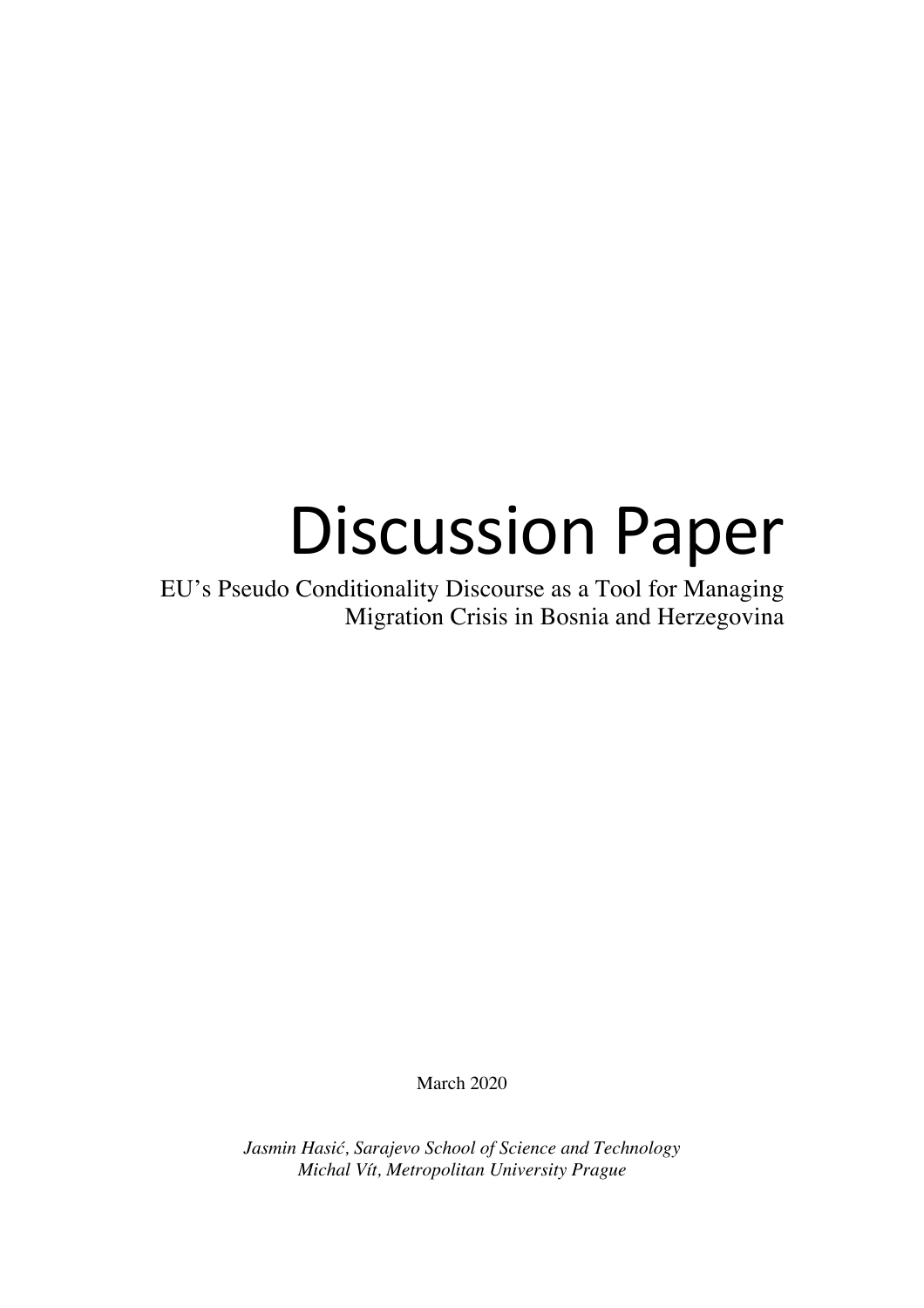## **Table of Contents**

| The Impacts of EU's Pseudo-Conditional Discourse in Facilitating Crisis |  |
|-------------------------------------------------------------------------|--|
|                                                                         |  |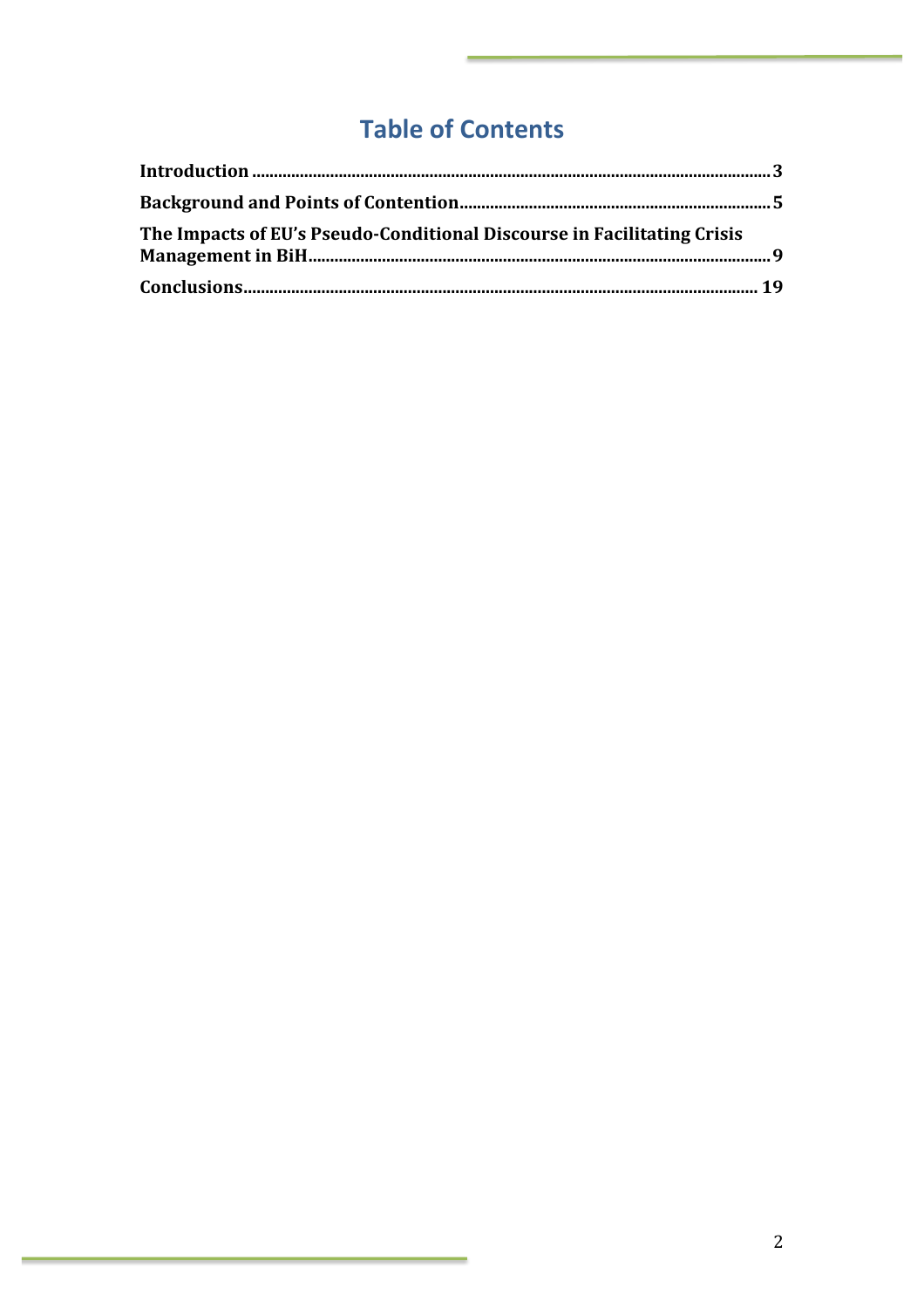## **Introduction**

The Balkan migration route, stretching from Turkey, Bulgaria, and Greece, passing through North Macedonia and Serbia, toward Croatia or Hungary and other EU countries has been slowly diversifying in the past few years. As a result of different anti-immigrant, often racists and discriminatory, policies adopted in some of the EU member states, a new route passing through Bosnia and Herzegovina has abruptly emerged and intensified recently. 2

The official estimates state that between 35,000-50,000 migrants and refugees entered Bosnia and Herzegovina since January 2018. They have initially begun to arrive to Canton Sarajevo, and then slowly advanced toward Bihać and Velika Kladuša, in the northwestern parts of the country, closer to the Croatian (i.e. EU) border. Around  $18,000$  migrants have arrived to the Una-Sana Canto by railway, at any given time around 7,000 of them reside there, and approximately 4,000 are temporarily accommodated in several EU-funded reception centers.

Since 2007, the European Union has provided financial assistance to Bosnia and Herzegovina in the amount of  $\sim$ 58.6 million EUR for migration and border management, mainly through the Instrument for pre-accession assistance (IPA). Additional funds in the amount of  $~14.5$  million EUR have been allocated through IPA regional program 'Support to Protection-Sensitive Migration Management'.4

 <sup>1</sup> Rettman, A. (2015, August 21). EU states favour Christian migrants from Middle East, *EUobserver*, Retrieved from https://euobserver.com/justice/129938; O'Grady, S. (2015, August 15). *Foreign Policy*, Retrieved from http://foreignpolicy.com/2015/08/19/slovakia-to-eu-well-take-migrants-if-theyre-christians/; Al Jazeera, (2015, September 3) Amid refugee crisis, Hungary prime minister says Muslims not welcome, Retrieved from http://america.aljazeera.com/articles/2015/9/3/hungary-prime-minister-says-muslims-not-welcome-amid-refugeecrisis.html

 $<sup>2</sup>$  In November 2015 Bosnia and Herzegovina adopted a new law on foreigners to further harmonize its legal</sup> framework with EU acquis. In March the country adopted a strategy on migration and asylum and an action plan for the 2016-2020 period, aiming to improve its strategic framework on migration management. A total of 179 people were intercepted while illegally crossing the border in 2015, compared with 189 in 2014 and 228 in 2013. In the first six months of 2016, the Border Police intercepted 97 individuals while illegally crossing the state border, which represents a 30 % increase compared to the same period of 2015. For more information, please see: EC Bosnia and Herzegovina 2016 Report, Communication on EU Enlargement Policy, available here: https://ec.europa.eu/neighbourhood-

enlargement/sites/near/files/pdf/key\_documents/2016/20161109\_report\_bosnia\_and\_herzegovina.pdf

<sup>3</sup> Dnevni List (2019, September 30). Najveći dio kolača dobila Služba za poslove sa strancima, a najmanji USŽ i Granična policija.

<sup>4</sup> A first IPA Special Measure was allocated in the amount of 13,2 million EUR (6 million EUR in August 2018 and 7,2 million EUR in September 2018). A second IPA Special Measure of 23 million EUR was distributed in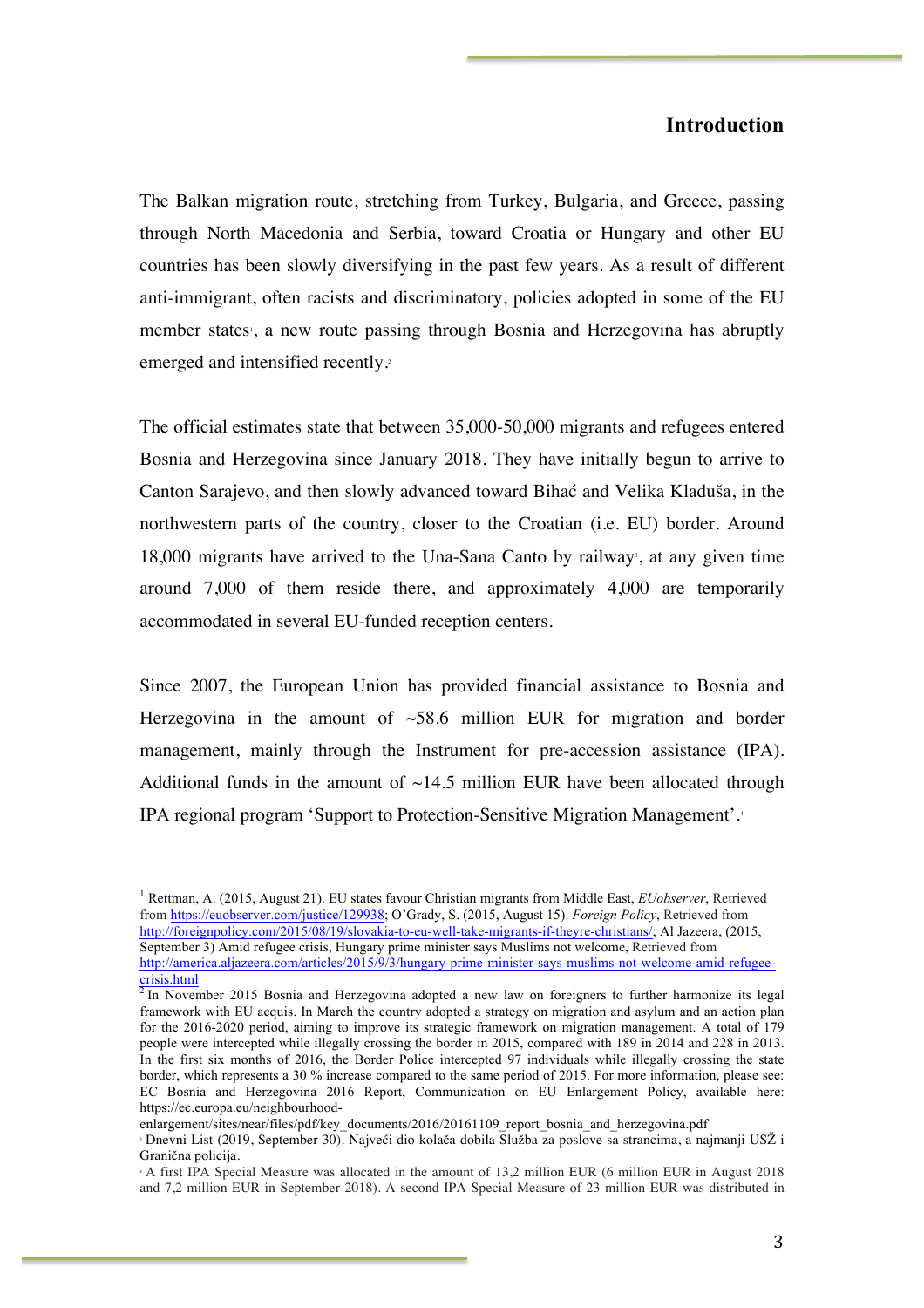However, the EU's response to increasing migrant influx in BiH did not come across locally as a genuine humanitarian gesture and a 'helping hand' offered in times of crisis, but rather as another form of financial haggling instrument for managing the crisis in the territories outside of the EU, and for testing the readiness of various BiH government actors in managing the situation effectively. The most recent public discourses related to the EU distribution models of the crisis management support funding have strongly resembled the language EU officials in Brussels and in BiH often use when discussing the EU enlargement process and BiH's accession prospects.

This discussion paper argues that the EU (un)intentionally uses a so-called '*pseudoconditionality*' action pattern and discourse in supporting the migration crisis management in BiH, and that financial funds and other resources provided came with 'political strings attached'. The analysis of the available official documents, interviews with relevant institutional representatives, and examination of media reports on the course of negotiations with the local stakeholders indicate that the EU assistance programs were framed in consistence with the EU's direct interests of strengthening its external border and keeping the migrants and refugees in BiH as long as possible, and not in a form of humanitarian assistance or aid. The available records indicate that EU officials allocated funds only to specific areas of interests and to particular collaborating partners they had previously assessed would be the best to carry out the set goals, while the strategic negotiations with BiH government bodies (at various levels) about the concrete steps in mitigating and managing the growing crisis resembled the well-known 'conditionality' discourse. In other words, the EU has practically used their negotiating position and promises of financial assistance programs as bargaining strategy of 'reinforcement by reward'<sup>5</sup>, thus providing desired financial incentives in exchange for compliance with set conditions.

<sup>&</sup>lt;u> 1989 - Andrea San Andrew Maria (h. 1989).</u><br>1900 - Andrew Maria (h. 1980). 2019. The EU Delegation to BiH supports Bosnia and Herzegovina in managing migration with additional 10 million EUR. Source: https://europa.ba/?p=65185

<sup>5</sup> Frank Schimmelfennig & Ulrich Sedelmeier (2004) Governance by conditionality: EU rule transfer to the candidate countries of Central and Eastern Europe, Journal of European Public Policy, 11:4.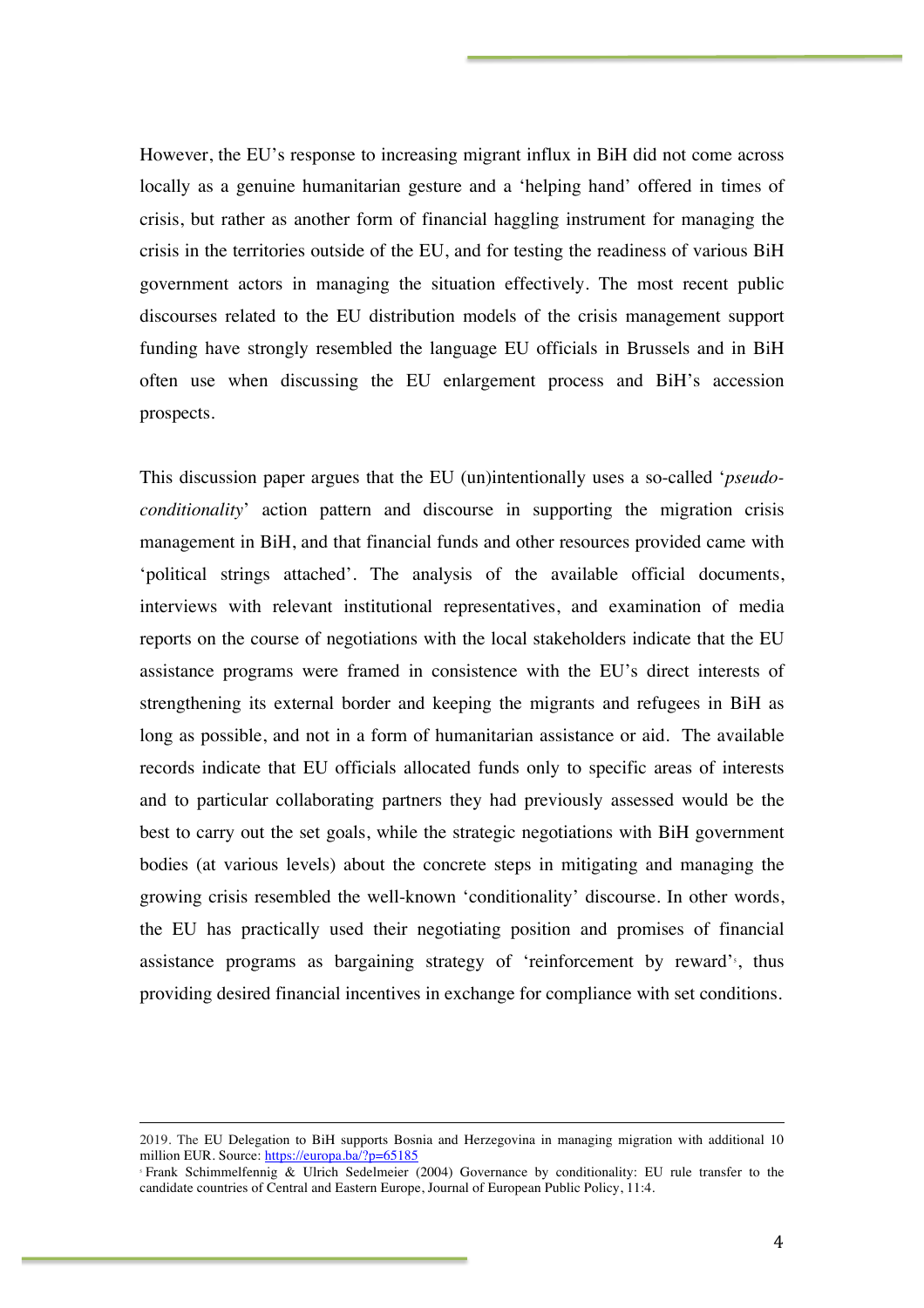## **Background and Points of Contention**

Approximately 50,000 migrants and refugees illegally entered BiH in the past two years. <sup>6</sup> Around 95% of them were registered and expressed intent to submit an asylum claim within 14 days to local authorities, thus 'procuring' time and a valid legal status in Bosnia-Herzegovina that would effectively allow them to travel across the country and cross over to the EU. Almost nobody's asylum related request has ever been finalized, mainly because most migrants leave the country within those 14 days or remain in hiding if they fail to do so. 7

Official International Organization for Migration (IOM) reports indicate there were more than 7,500 migrants registered in BiH in August 2019, and around 4,500 of them were residing in the temporary reception centers. <sup>8</sup> Approximately 150-200 migrants arrive to Una-Sana Canton every day. The Cantonal Ministry of Interior reports that local police officers have ID-ed 36,323 migrants and refugees between early January and the end of September 2019. On average, there were between 3,300- 5,200 migrants residing in the Canton in October 2019.

The European Union has committed and invested substantial funds for assistance to BiH government bodies in mitigating the migration crisis, mainly through IPA funds. The EU resources are intended cover the cost of the basic operations of the temporary reception centers (i.e. food, water, sanitary costs, clothing, and psychosocial assistance), and to establish new centers for migrants that might arrive to Bosnia-Herzegovina in the following period.<sup>10</sup> The overall strategy of the European Commission towards BiH is outlined in Commission's Implementing Decision in the

<sup>6</sup> Lončarić, A. (2019, November 15). Aplauz zbog kritika upućenih Hrvatskoj, *Oslobođenje*.

<sup>7</sup> Bradavica, D. (2019, October 24). Prihvatni centri mogu biti isključivo na lokacijama u državnoj svojini, nikako u privatnoj, *Dnevni List*.

<sup>8</sup> Dnevni list (2019, August 23). U BiH oko 7.500 migranata.

<sup>9</sup> Information about number of migrants provided by police of Una-Sana Canton for period January – September 2019. Source: The Ministry of Interior of USC, no. 05-04/04-1- Sl /19<br>
"The newly adopted policy of the European Commission (DG NEAR) has been under development since spring

<sup>2018.</sup> The policy has two main elements. Firstly, to aid manage flow of migrants and refugees when it comes their basic needs. Secondly, providing assistance to BiH authorities for actions in the sector of Rule of Law and Fundamental Rights primarily focusing on migrants and refugees. Source: European Commission (2018). Implementing Decision C(2018) 5340.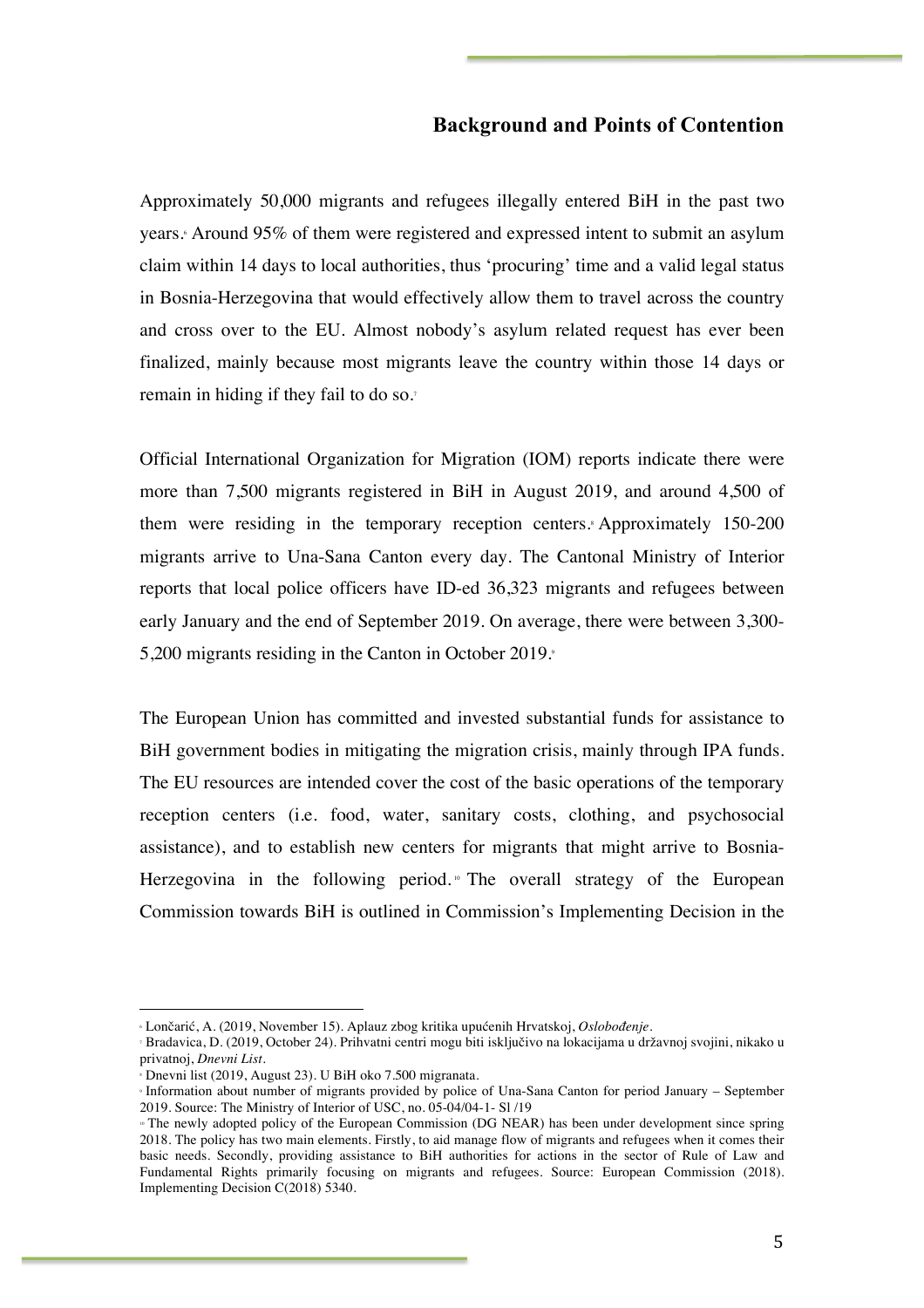2018 C(2018)5340 and in the 2019 C(2019)3189 which specify substance of assistance as well as implementation method.<sup>11</sup>

Since 2018, EC's DG NEAR has taken actions in mitigating the growing migrant crisis in BiH, with indirect management by IOM and UNHCR. They have bypassed the BiH Ministry of Security under pretext that it was not able to provide a comprehensive strategy and action plans in the first months of 2018 that would secure the effective use of financial resources according to the EU standards. Thus, a decision on going forward with the indirect management of the situation was opted to avoid the conflicts with unclear competencies and overlaps and to maximize the practical use of the resources.12 Ever since, the European Union officials purportedly monitor the migration crisis and the work of their partner organizations, such as UNHCR and the Danish Council for refugees. EU officials in Brussels maintain they are regularly informed about the work, have examined the official reports with the expenditures, and concluded that all consistent with the agreements signed.<sup>13</sup> Still it remains unclear how the allocated funds are distributed practically within the approved budget schemes, i.e. whether the majority of funds is directed to alleviating migrants' problems, or whether the money is mostly spent on salaries of contracted personnel working on mitigating the crisis locally, since the number of IOM employees and associated partners has risen from less than 20 to 300+ in the past 2 years.

When allocating funds to the BiH authorities, EU officials also defined some key action priorities and conditions that need to be fulfilled by the receiving party. Their 'pseudo conditional' discourse consists of keeping migrants in reception centers

<sup>&</sup>lt;sup>11</sup> The specific objectives listed in the C(2019)3189 document include support the Bosnia-Herzegovinian authorities in improving the capacity for identification, registration and referral of third-country nationals crossing the border, providing adequate and protection-sensitive accommodation and basic services for refugees, asylum seekers and migrants (including vulnerable groups of persons, children and unaccompanied minors), as well as strengthening capacity for border control and surveillance, thereby also contributing to the fight against and prevention of migrant smuggling, trafficking in human beings and other types of cross-border crime.

<sup>&</sup>lt;sup>n</sup> The situation in Serbia was dramatically different since Commission for Refugees had proven experience with handling migrants and refugees from Bosnia-Herzegovina and Kosovo. Therefore the flows have been managed differently since 2015. From this perspective, readiness of state level institutions has been assessed as the most relevant element when it comes financial resources distribution. In addition to that, the DG NEAR argues that clear decision making strategy developed by Serbian government is substantive element evaluating Serbian response to migrant crisis. This also means enhanced flexibility of DE NEAR when it comes to implementation of individual projects and their evaluation. For example, previous distribution of EU funds, such as 30 mil. EUR<br>provided in 2017. Detailed information are provided here: provided in 2017. Detailed information are provided here: https://ec.europa.eu/transparency/regdoc/rep/3/2017/EN/C-2017-1726-F1-EN-ANNEX-1-PART-1.PDF

<sup>&</sup>lt;sup>13</sup> Trako, E. (2019, November 19). Evropljani zgroženi: Vučjak se mora zatvoriti! *Dnevni Avaz*.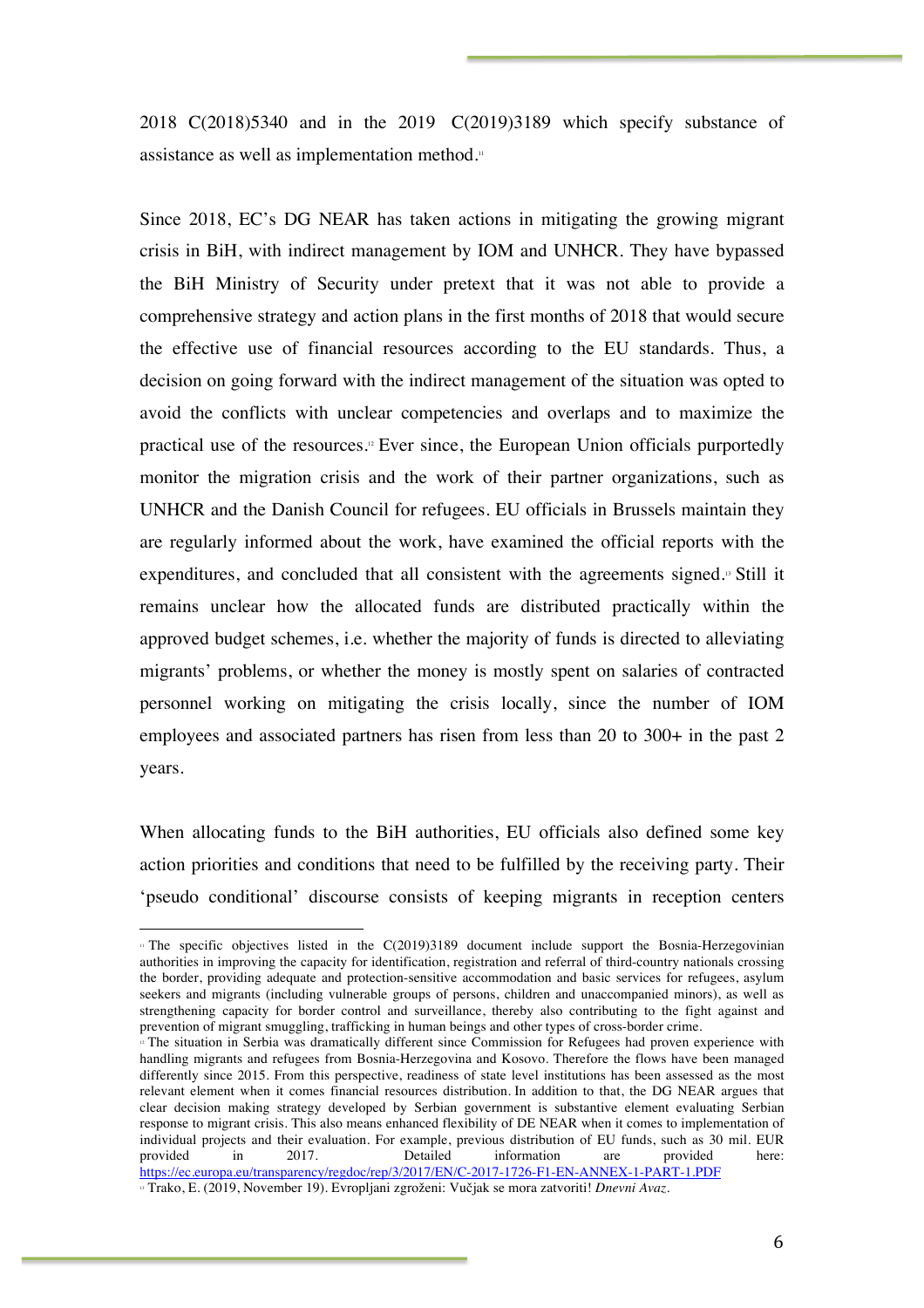situated far away from the EU border, in facilities managed and operated by international organization(s) with high human rights and management standards (i.e. certified agencies, with strict implementation procedures and rigorous spending protocols, while often more expensive services than locally available alternatives), the facilities they invest in need to be state-owned property (eventually turned into a publicly serviceable facility), etc. Accordingly, the EU fund-awarding bodies engage in a bargaining process with local partners, promising them the financial or resourcebased benefits if the pre-set conditions are met, while the practical use of the assistance funds is not directly discussed with the local beneficiaries or communities that directly share the crisis burden. Available documents indicate that the Una-Sana Cantonal Government received inconsequential direct funding to cover the costs of the crisis management matters and some local infrastructural projects (for instance renovation of street lampposts in Bihać). Instead, it was offered assistance through direct help of the IOM and some other international organizations, mainly in consolidating migrant and refugee settlement system locally.

The EU's normative cascade in BiH's cumbersome political structure and dynamic political context is taken as disruptive to the existing normative schemata. Settled perceptions of disruptiveness are the key reasons why EU norms do not gain stable foothold.14 Bargaining leverage and pseudo-conditional normative discourses the EU donors use in providing funding and their management assistance modus operandi further deepens the existing crisis. The EU's approach is unable to generate local support for the projects they are aiming to implement, and it only generates conflicts in setting out priorities related to their funding goals and locally-embedded practical challenges. The use of the 'reinforcement by reward' approach in negotiating nonenlargement related matters with various BiH government counterparts raises the level of distrust, deprives locals of the opportunity to own and manage the process, since agents at various levels of government are focused on fulfilling the EU conditions in order to get the money, and not on coordinating the tasks that would benefit those in need.

<sup>14</sup> Hasić J. and Dedić D. (2019): Chasing the Candidacy Status: Tacit Contestations of EU Norms in Bosnia and Herzegovina, in Balkanizing Europeanization: Fight against Corruption and Regional Relations in the Western Balkans, Peter Lang Publishing.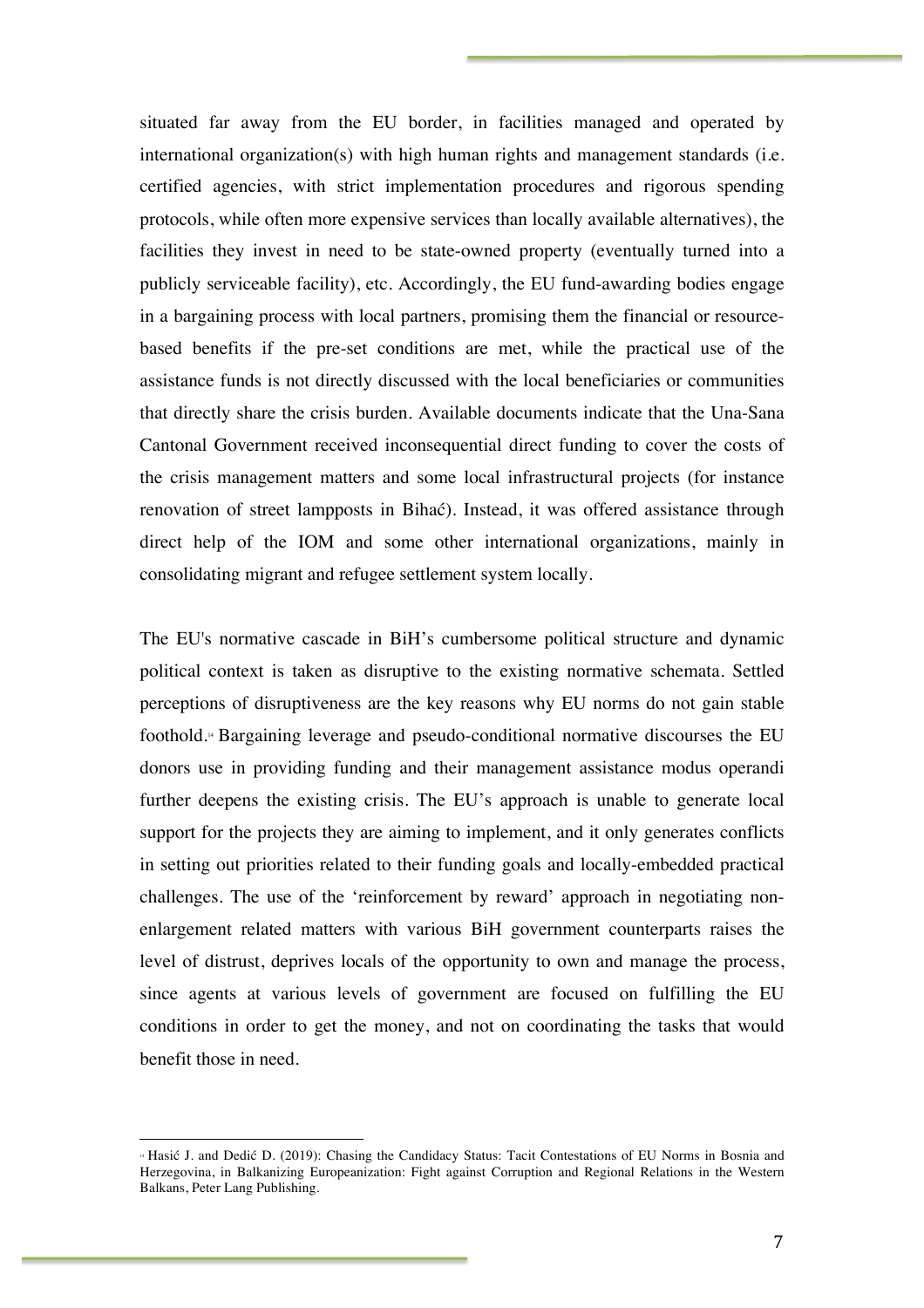There are at least two perceptible consequences of such action. Firstly, EU's MO opens up space 'horizontal coordination dissonance', allowing various actors engaged in the processes to pursue particular interests and not working on coordination or fulfillment of mutually acceptable and common goals. Agents with prior negotiation experience with the EU instinctively submit themselves to EU's demands due to perceived power imbalances that stem from the EU accession process. They (un)willingly conform to the conditions in exchange for promised rewards, and sometimes become proxy agents that advocate EU's goals among other stakeholders, who, on the other hand, did not have this experience and will not enjoy substantive, direct and immediate benefits of EU's engagement. Agents that accept and fall under EU's pseudo-conditional scheme are better off cooperating than remaining loyal to common locally-embedded goals they would otherwise aim to fulfill if the incentives EU offers were absent or removed. Secondly, this type of EU's engagement distorts the existing, already fragile, chain of responsibility domestically and internationally, making it lax and circular, which further makes BiH government bodies appear weaker and practically unable to manage the situation without the external guidance. In other words, the EU's negotiation and fund-allocation action patterns appear counterproductive in practice as they lack consensus and support from the local elites and population. Such an approach has implicitly created a power imbalance among the involved parties, and generated a negative climate of competition.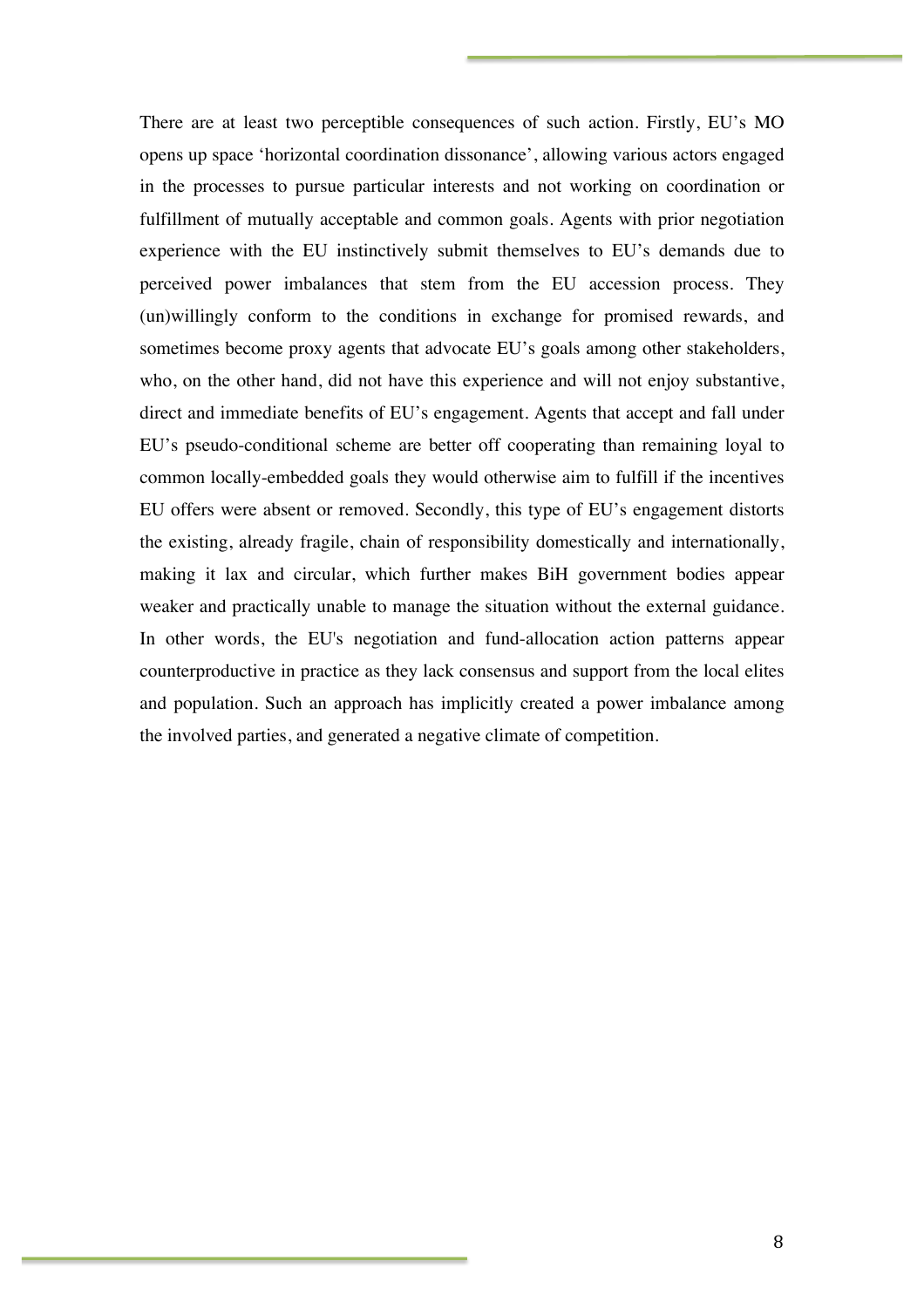## **The Impacts of EU's Pseudo-Conditional Discourse in Facilitating Crisis Management in BiH**

*Horizontal Coordination Dissonance: Agents Pursue their Particular Interests*

The migration crisis in BiH is currently peaking. The EU has committed funds for relief and migration crisis management, in addition to  $\sim$  24 million EUR that have already been transferred in the last year and a half. Most of the funding is allocated to and managed by international organizations, some by state-level institutions, while local communities, like Bihać and Velika Kladuša, might not receive enough to cover their own pressing costs.15 As a response, EU officials have repeatedly stated that they invest money to strengthen government capacities at all levels in Bosnia-Herzegovina to effectively manage the migration crisis and they expect all levels of government in the country to work together in the best interests of migrants and local populations, in order to find the best suitable ways to distribute and share the responsibility. However, European Union officials have clearly indicated that there would be no additional funds allocated if local government bodies show no willingness to expand the capacities of the present migrant and refugee reception centers.

Meanwhile, the situation in the Una-Sana Canton is becoming highly complicated and slowly turning into a serious security concern. Based on the experiences of Bihać and Velika Kladuša, other local communities of Bosnia-Herzegovina have fully realized the potential threats of hosting a large number of migrants and are currently withholding their consents for opening new reception centers on their own territories. On top of that, the state-level institutions and entity governments have no clear response on how to deal with the ongoing problems.

The situation became more convoluted when the local authorities in Bihać, after being overwhelmed with incoming migrants, decided to relocate hundreds of them to a former garbage dump called Vučjak.<sup>16</sup> The camp was established half a year ago as a temporary solution, and it intended to serve as a hub for migrants who could not

<sup>15</sup> Dnevni list. (2019, August 23). U BIH oko 7.500 migranata.

<sup>16</sup> Jenjevic, D. (2019, November 16). Bosnia's Vucjak camp: Migrants, a garbage dump — and a road to nowhere, *Deutsche Welle,* Retrieved from https://www.dw.com/en/bosnias-vucjak-camp-migrants-a-garbage-dump-and-aroad-to-nowhere/a-51279684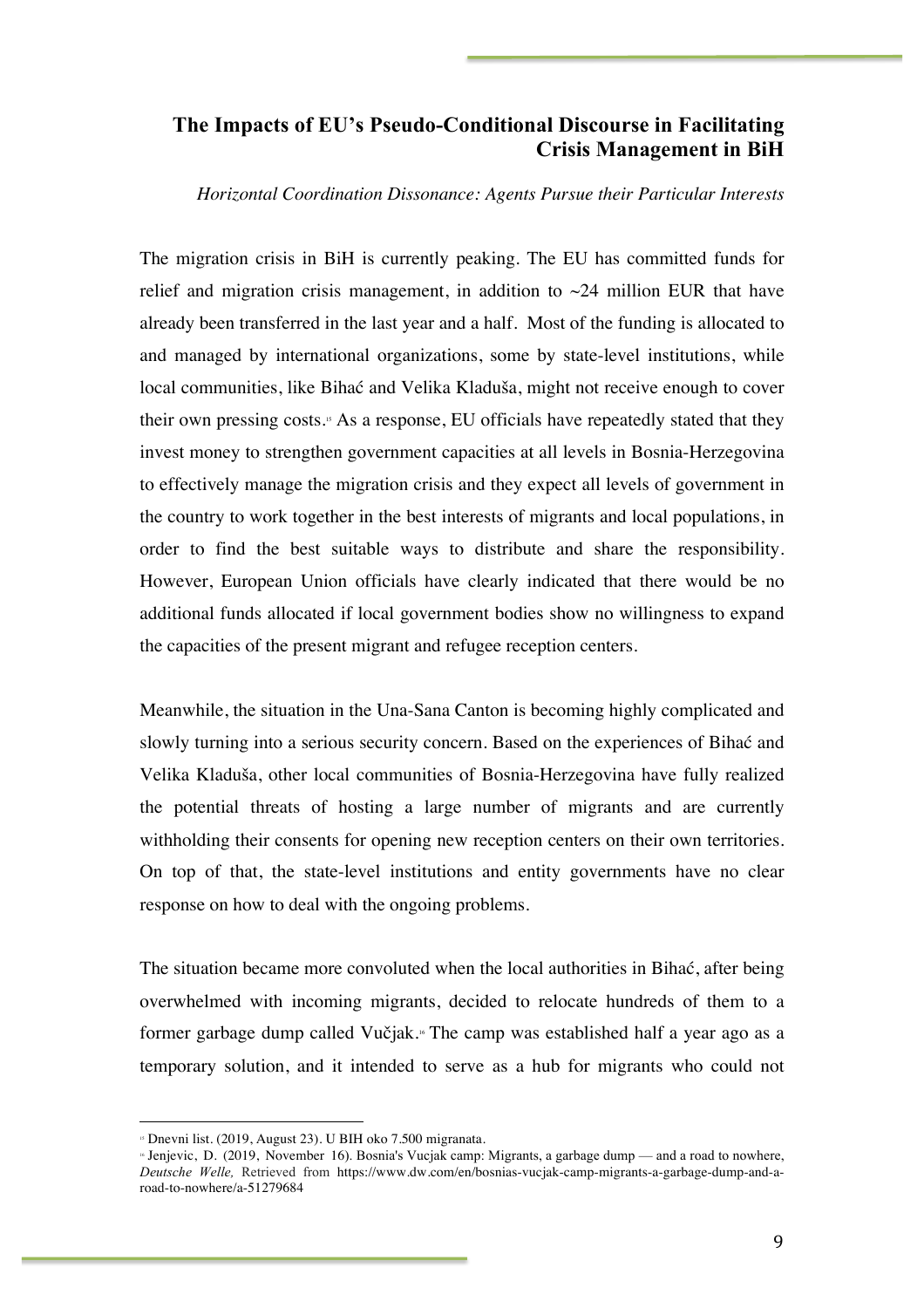receive accommodation at one of the two existing IOM-operated migrant reception centers located in Bihać, and until the formation of another settlement facility elsewhere. All relevant stakeholders had initially assessed Vučjak camp as the most suitable temporary location for migrant settlement. Over 15,000 refugees and migrants were placed there since its establishment and were taken care of by the volunteers of the Red Cross organization from Bihać. Around 800 migrants on average found shelter there, all living in inhumane conditions. Several factors, such as local government's restrictions on limiting migrants' freedom of movement, new arrivals and forcible transfers of migrants to the camp, strengthening of border control by Croatian LEAs, substandard living circumstances for migrants at Vučjak, grave sanitary concerns, the inappropriate locale close to the EU border and camp's remoteness from the basic services, combined with the rising number of incoming migrants, the inability of local government to fully subsidize aid programs of the Red Cross and EU's reluctance to fund the basic costs, ultimately made Vučjak unaccommodating and unsustainable.

The EC's assessment of the situation in the camp highlighted an urgent need to act and stop further deterioration of the humanitarian and security conditions in the Una-Sana Canton, and to establish additional suitable reception centers in accordance with the international standards, especially reception facilities for the most vulnerable groups, including children. The EU officials requested from the local authorities not only to deal with the currently increased figures, but also to ensure the needed support in case the flow of migrants will become more stable.<sup>17</sup> The European Union has repeatedly urged the local LEAs to stop escorting the migrants to Vučjak camp and asked to find another location as soon as possible.

In spite of the constant demands to close the camp, the City of Bihać administration remained committed to keeping it open until another adequate location outside the Canton is found and the migrants are transferred there. The local government officials claimed that Vučjak was 'a last resort' solution, and without this camp the migrants would be left on the streets of Bihać, and thus exposed to even more inhumane

<sup>17</sup> European Commission Implementing Decision C(2019)3189, page 3.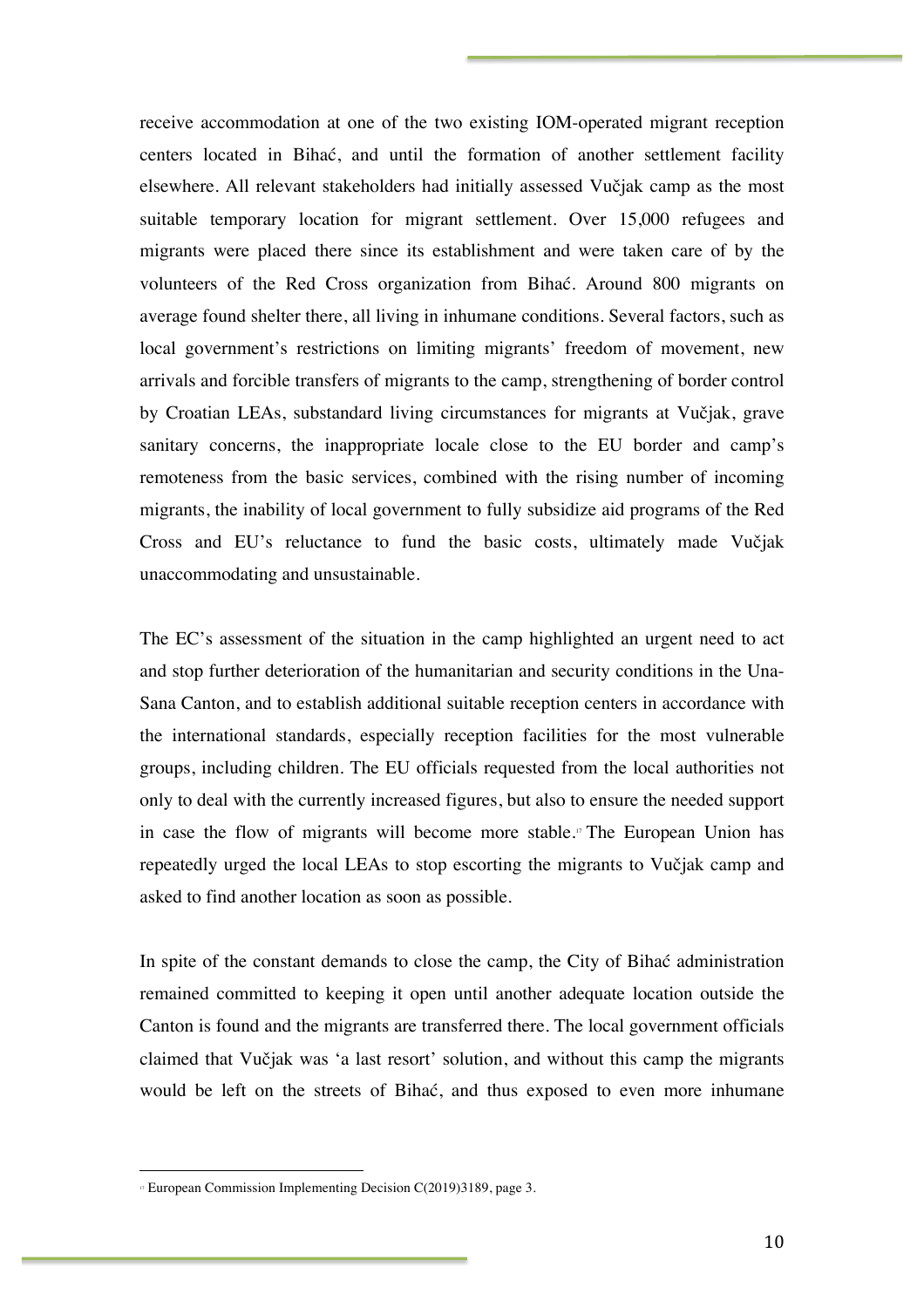conditions. This would also potentially endanger the local population that is already concerned with their current security status.<sup>18</sup>

There have been hard negotiations between different stakeholders as to what has to be done and what are the appropriate measures to take. All stakeholders, working under strong pressure from the EU to resolve the situation, are facing relatively high financial incentives for acting consistently with the EU demands. Along the lines of the pseudo conditionality discourse, the EU offered 10 million EUR to the USC Government if they recommend a new location for another temporary reception center, but exclusively if the facility is a state owned property. The USC Government, in cooperation with Bihać and Bosanska Krupa city administrations, officially proposed 2 suitable locations (i.e. Lipa and Baštre), but the offers were tacitly ignored.

The state-level Ministry of Security, being one of the major beneficiaries of the EU funds, slowly became its proxy and strongly advocated EU's approach. The BiH MoS demanded that local government in Bihać finds an appropriate state-owned location, to avoid monthly expenditures of 80,000-90,000 EUR for renting facilities from private companies. In this way, the promised EU funds would be invested in building public goods that could be effectively transformed into publically serviceable facility upon the end of the crisis. Simultaneously and paradoxically, the BiH Minister of Security expressed a strong opposition against the decision of the USC Cantonal Assembly and the City of Bihać Assembly on closing the two existing IOM operated centers and insisted that the contracts for renting the space for two IOM managed reception centers are extended with the private owners. The Minister of Security also refused to comment Republika Srpska's Government decision to ban opening of any migrant receptions centers on its own territory, as well as the reluctance of other communities in Federacija BiH to accept fairer redistribution models, and in locations like Vogošća and Semizovac.<sup>®</sup> In addition, the Council of Ministers of BiH also ordered to keep the existing temporary reception centers in Bihać and Velika Kladuša

<sup>&</sup>lt;sup>18</sup> Trako, E. (2019). Evropljani zgroženi: Vučjak se mora zatvoriti! Dnevni Avaz.

<sup>19</sup> Bradvica, D. (2019, October 24). Privhvatni centri biti isključivo na lokacijama u državoj svjini, nakako u privatnoj. *Dnevni list.*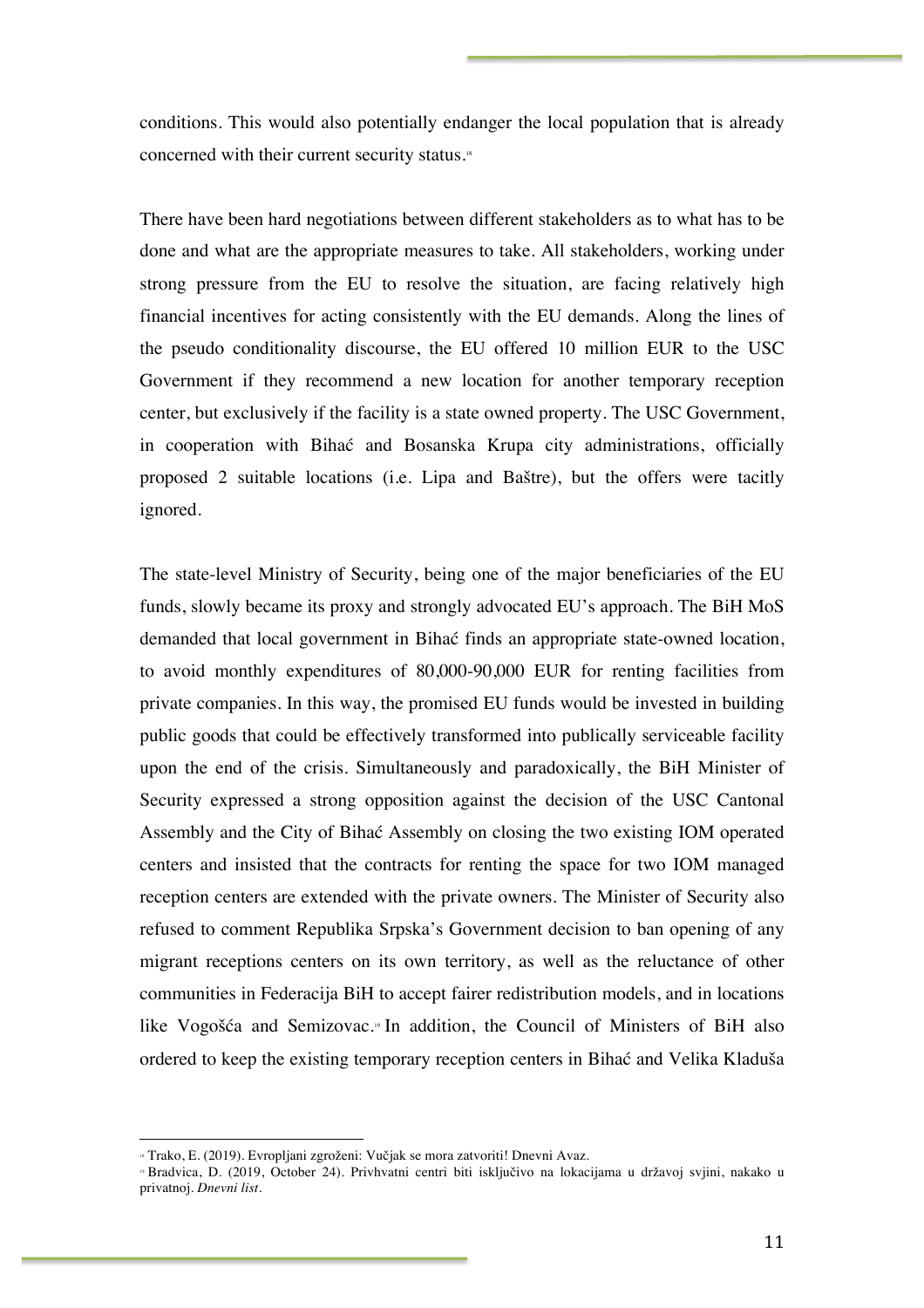open.<sup> $\infty$ </sup> The additionally authorized the expansion of the existing capacities, contrary to the decisions of the cantonal and city governments, which repeatedly requested their closing and migrants' relocation.

The local and cantonal governments in Bihać have gradually become distrustful about the proposed solutions, since they are not convinced the current crisis will end relatively soon, and thus there will be no practical public use of the invested funds. Also, they are extremely conscious about outsourcing crisis management system to international organizations, and the ever-stronger concerns of the local population, many of whom had already left the city. Representatives in local and regional institutions are highly unsatisfied because they have not received the financial installments directly. Local-level decision makers and public interests they represent are kept 'on the table' and not at the table.

Namely, EU Commission's Implementing Decision allocated the majority of available funds to the state-level Service for Foreigners, while Bosnia-Herzegovina's Border Police, which lacks min. 400 employees, was only allocated around 7,5 million BAM. The Canton and its local communities directly involved in the crisis management would receive approximately 8,7 million BAM.<sup>21</sup> The Canton's PM has repeatedly expressed his disappointment with the funds' distribution plan, stipulating that only 1,9 million BAM will be allocated for strengthening the capacities for asylum issues locally, around 400,000 BAM will be invested in implementing the agreement on readmission and strengthening the readmission capacities, while only 120,000 BAM will be invested in strengthening the capacities of the cantonal Coronation body for migration management, and not a single BAM will be invested in intensifying capacities of the local LEAs to fight against smuggling and trafficking of humans. This practically means that EU funds will be mostly used to cover the consequences of the ongoing migration crisis and not toward addressing the root causes of the problem. This is why many local officials in Bihać have been particularly critical of EU officials' hypocrisy, mainly for condemning the behavior of

<sup>20</sup>The Council of Ministers of Bosnia-Herzegovina had previously declared 'Miral', 'Borići', 'BIRA' and 'Sedra' as suitable migrant reception centers, but practically never claimed the responsibility for their management. The Decision was published in Sl. glasnik BiH, 28/19.

<sup>21</sup> Dnevni list (2019, September 30). Najveći dio kolača dobila Služba za poslove sa strancima, a najmanji USŽ i Granična policija.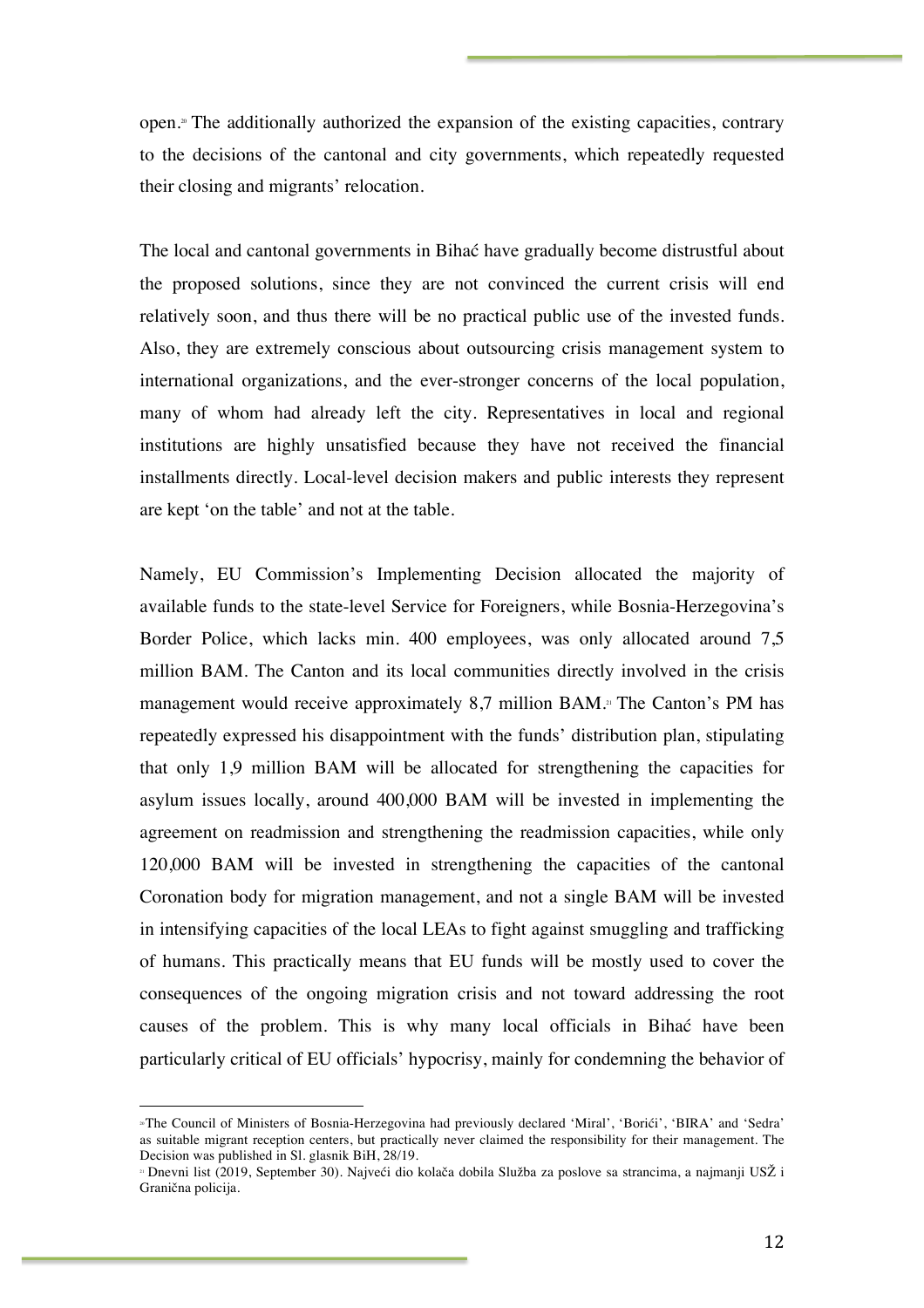the local government for allegedly insufficient assistance to the migrants at the camp Vučjak, and at the same time not investing enough funds locally or condemning the behavior of the Croatian police for their violent behavior toward migrants.<sup>22</sup>

**Table 1: Overview of financial resources provided by the EU for handling the migrant crisis in BiH**

| Name of measure                                                              | 2018            | 2019                | Long term programs             |
|------------------------------------------------------------------------------|-----------------|---------------------|--------------------------------|
| <b>IPA Special Measure</b>                                                   | $13.2$ mil. EUR | $\vert$ 23 mil. EUR |                                |
| IPA (asylum and<br>migrant protection)                                       |                 |                     | mil. EUR (since<br>24<br>2007) |
| $IPA$ $II$ $(regional$<br><i>framework,</i><br>not<br>dedicated to BiH only) |                 |                     | 14,5 mil. EUR (since<br>2014)  |

## *Source: DG NEAR*

In the meantime, the Government of Federacija Bosnia-Herzegovina (FBiH) entity intended to help in resolving some segments of the problem. They committed 4 million BAM to the Una-Sana Canton Government to help mitigate the current crisis. The funds were redirected to the local authorities in Bihać to cover the basic needs of the migrants placed at Vučjak. The money transfer was delayed when FBIH Government learned that Cantonal Government might redirect the funds to build a new police station in Bužim, which was not part of the deal.<sup>3</sup>

Bosnian Security Minister Dragan Mektić first announced the closure of the Vučjak camp on December 6. The closing of the camp, housing around 600 migrants, had been scheduled for December 9, but was postponed for one day.24 CoE Human Rights Commissioner Dunja Mijatović welcomed the closure of the camp, and added that this is a wakeup call for the new Council of Ministers of Bosnia and Herzegovina to assume full responsibility for migration issues and ensure that the human rights of refugees and migrants, including asylum seekers, are respected.<sup>25</sup>

<sup>22</sup> Kraica, S. (2019, November 18). Raste jaz između BiH i Hrvatske *Olobodenje.*

<sup>23</sup> Bašić, D. (2019, October 21). Gdje su 44 miliona eura namijenjena migrantima, *Dnevni Avaz.*

<sup>24</sup> RFEL. (2019, December 11). Bosnia Begins Moving Migrants From Makeshift Vucjak Camp.

Retrieved from https://www.rferl.org/a/bosnia-begins-moving-migrants-from-vucjak-makeshift-migrantcamp/30318056.html

<sup>25</sup> Council of Europe. (2019). Commissioner Mijatovic welcomes the closure of the "Vučjak" migrant camp in Bosnia Herzegovina. Retrieved from https://www.coe.int/en/web/commissioner/-/commissionermijatovic-welcomes-the-closure-of-the-vucjak-migrant-camp-in-bosnia-herzegovina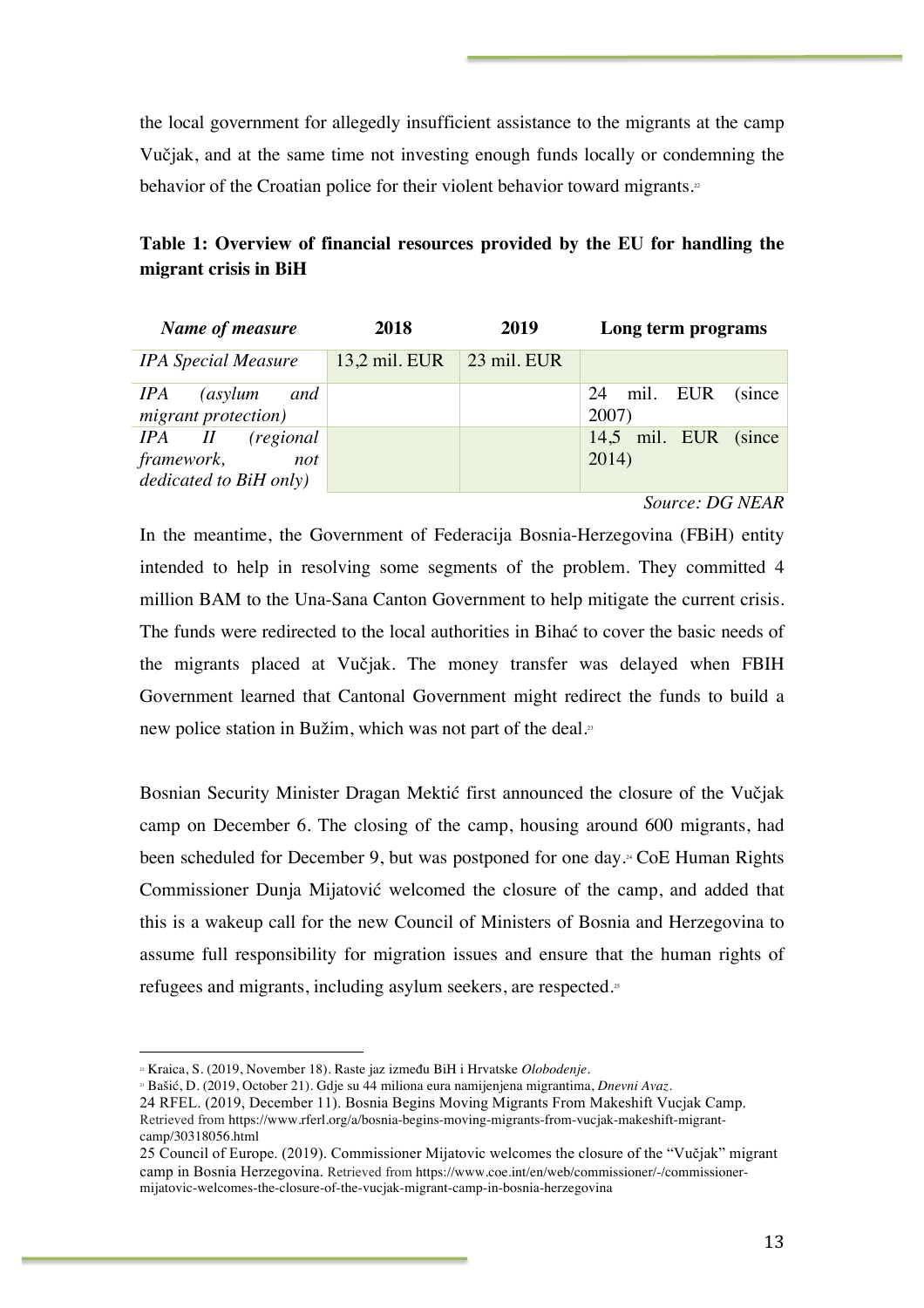In the meantime, the Government of Republika Srpska (RS) entity continuously refuses to share the burden of the migration crisis, even though they had received some funding from the EU aimed for 'strengthening capacities'. The local governments with Serb majority population in the Una-Sana Canton, like Bosanski Petrovac<sup>26</sup>, and in other parts of FBIH, like Glamoč, Grahovo i Drvar, backed up by Milorad Dodik (Serb Member of the BiH Presidency), have also resisted to take part in the potential redistribution plans.<sup> $\bar{x}$ </sup> Dodik is expressly against the migrant reception centers being established in Republika Srpska, claiming that most incoming migrants have already been registered in the EU, either Greece or Bulgaria. According to him, instead of helping BiH to strengthen its borders and capacities for resettlement, the EU should direct its funds to effectively control the borders in those two countries or provide other ways of transit to the EU countries migrants want to go, which would not include Balkan states.<sup>28</sup>

There are still around 30,000 to 40,000 migrants waiting in the Western Balkans to go through the Western European Union countries. The borders between Serbia and BiH (the Republika Srpska entity) remain fairly unprotected and insufficiently guarded.<sup>®</sup> For instance, Zvornik, a city in Republika Srpska, could become a new migrant hub. There has been an increase of migrant population in the city. The local border police has successfully retorted around 5,500 migrants who attempted to illegally enter Bosnia-Herzegovina, despite the fact that one unit of the border police covers around 160 km of the border between Serbia and Bosnia-Herzegovina along the river Drina. The migrants cross over to Zvornik on rafts and improvised boats made out of plastic bottles, and during the low ties, they regroup into cohorts of 10-12 and walk across the river holding each other's hands.<sup>30</sup>

Several local communities in Federacija Bosne i Hercegovine entity have also rejected the proposals to share the burden equally. The Mayor of Tuzla, resonated

<sup>26</sup> Čekić, Z. (2019, October 23). Srbi neće migrante u Medenom Polju. *Nezavisne novine*.

<sup>&</sup>lt;sup>28</sup> Klix. (2019, August 22). Prava Srba u Federaciji će zaštrićena. *Dnevni list*.<br><sup>28</sup> Klix. (2019, December 31). Dodik je pisao autorski tekst, a kao temu je uzeo migracije i uporedio ih s kolonizacijom Retrieved from https://www.klix.ba/vijesti/bih/dodik-je-pisao-autorski-tekst-a-kao-temu-je-uzeo-<br>migracije-i-uporedio-ih-s-kolonizacijom/191231023

 $^{29}$  Serbia's progress in the EU integration process was evaluated on the 6th Meeting of the Stabilization and Association Committee held in November 2019 in Brussels. The European Commission officials praised Serbia's efforts in managing the migration crisis. For more information: https://www.srbijadanas.com/vesti/info/stiglepohvale-iz-brisela-srbija-pokazala-zrelost-u-upravljanju-migracijama-2019-11-06 <sup>30</sup> Tomić. S. (2019, November 24). Zvornik (ne)će biti Bihać. *Oslobodenje.*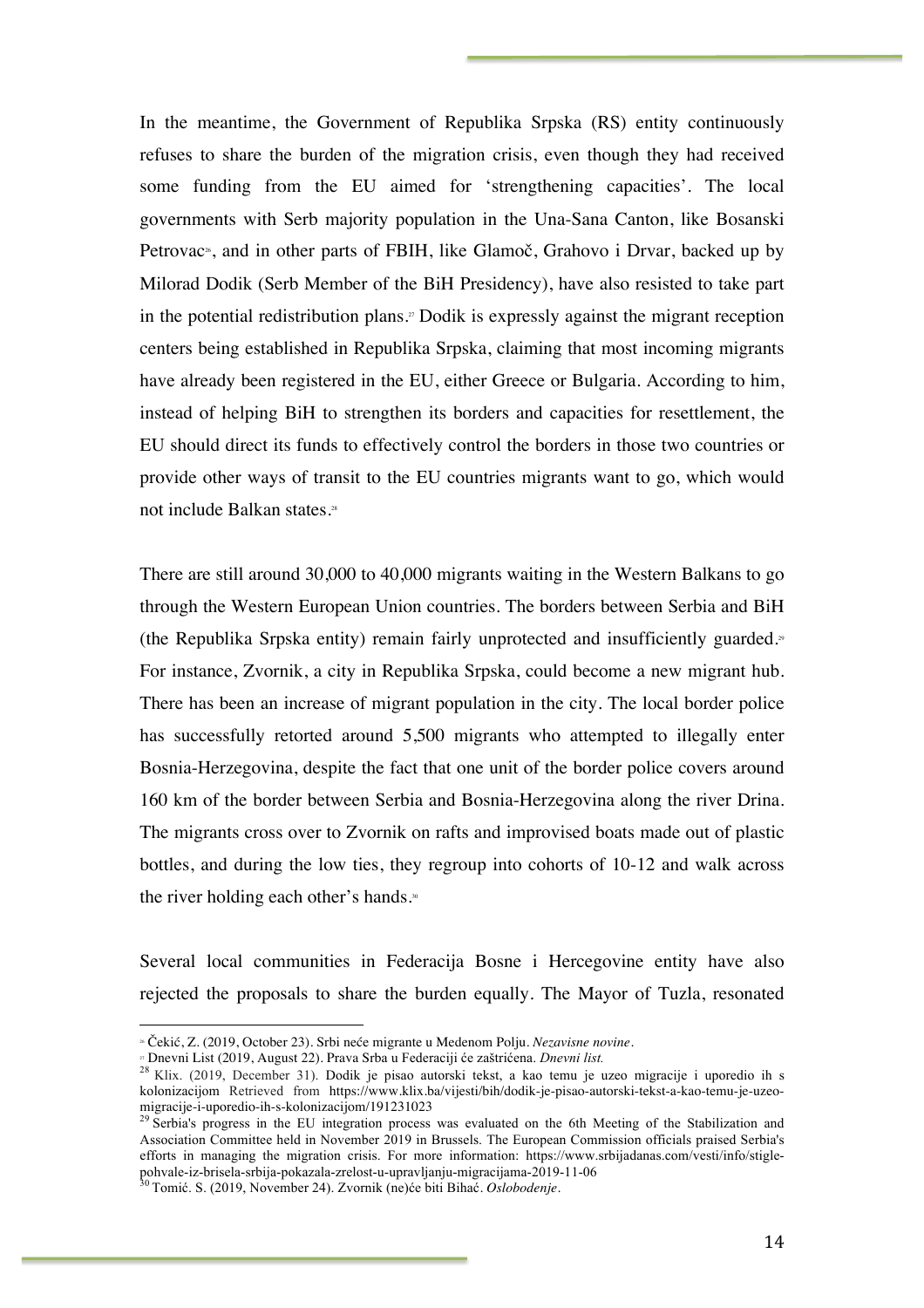with his colleagues in the USC and called for firm state action because he believes that local communities and cantons cannot act on their own with no top-down coordination of bodies legally in charge of migration issues. He also warned the public about smuggling and human trafficking strongly connected with criminal networks involved in illegal cross-border activities.

The Government of Federacija BIH also proposed to relocate migrants to various locations, in spite of the objections put forward by cantonal or local level governments. Legally, the FBIH entity level government is not compelled to take into account the decisions of the municipal or city councils. They only take their arguments into consideration, and can refute or accept them.31 There were proposals to relocate the migrants to the Ušivak i Salakovac official reception centers, and to the former military camp in Blažuj (near Sarajevo), which would be renovated with the EU funds, to be managed by the Ministry of Security Bosnia-Herzegovina in cooperation with the Armed forces of Bosnia-Herzegovina. However the Cantonal government in Sarajevo has not been officially notified or included in the talks about the transfer, and they first learned about this from media reports. They have subsequently demanded more information about the numbers and profile of people coming in. The Cantonal government of Sarajevo made it clear earlier that it would not be in favor of opening new refugee settlements on its territory. Locals in Blažuj are also worried and they have announced repeatedly that in case migrants are deployed there, they would be forced to move out. Eventually, the transfer was done in complete secrecy and media had no direct access. The locals in Bihać or in Blažuj (Sarajevo) were not properly informed about it.

On the other hand, the City of Zenica was one of the rare local communities that offered to accommodate migrants within the state owned facilities on their territory, at the youth center in Nemila and former military facilities in the city, however nobody was interested in pursuing this option. After several months passed, the facilities were leased out and currently there is no available capacity at the moment. $\alpha$ 

<sup>31</sup> Džaferović, A. (2019, November 19). TK i KS ne žele migrante, *Oslobodenje.*

<sup>&</sup>lt;sup>22</sup> Bender, F., Demić, A., Todorović, J. N. (2019, August 23). Krizom ne upravljamo tuđe pare ne trošimo,. *Oslobodenje.*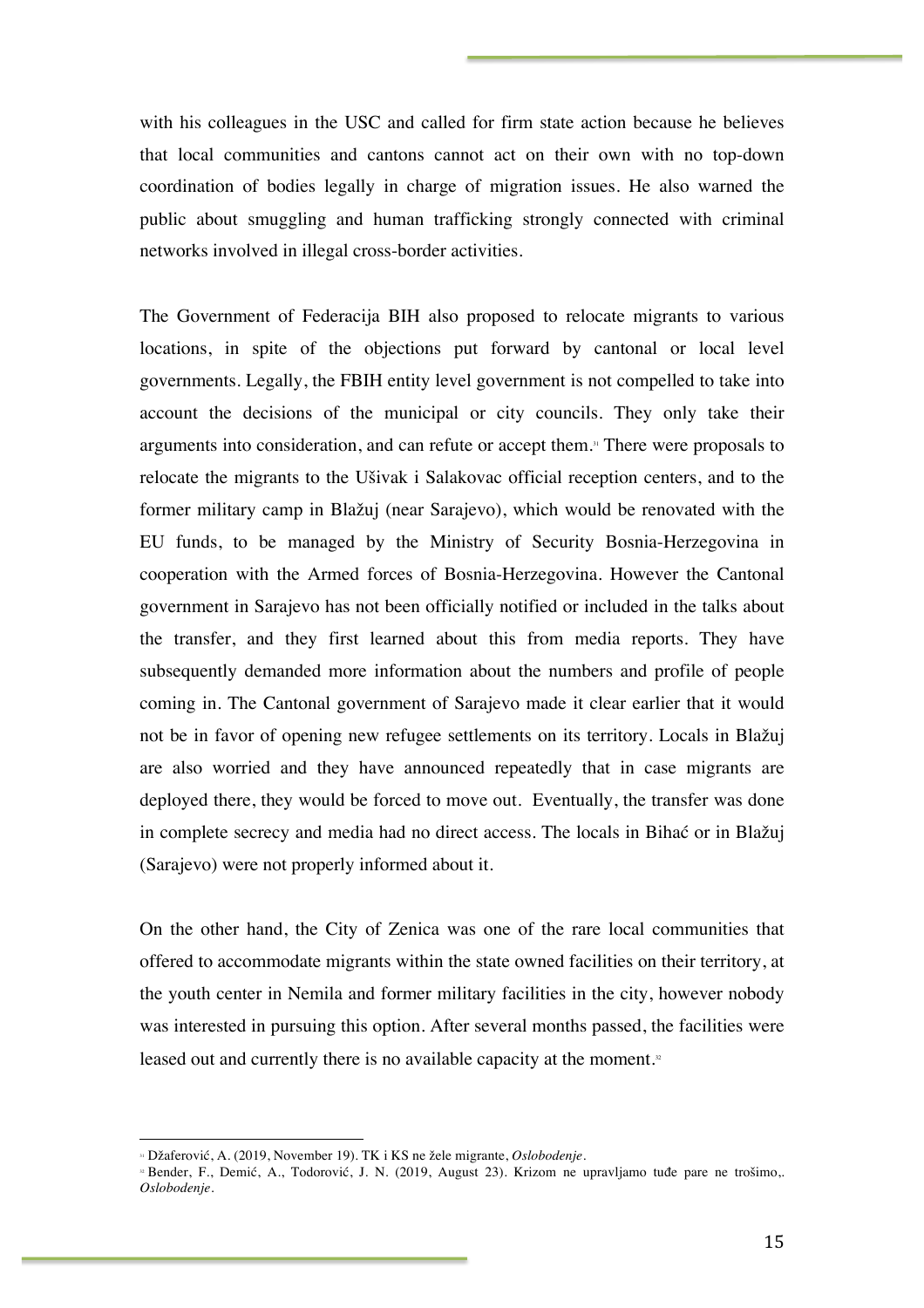The existing coordination dynamics and unconsolidated network of agents trying to appeal to both EU's financial offer and implementation demands have created confusion among different levels of policy-makers. Externally incentivized actions have distorted communication channels and negotiating positions of BiH authorities, thus diminishing their overall capacities to tackle the growing challenges that have pressured each of the parties to pursue their own interest. Involved parties have effectively stopped seeking horizontal consensus and shared responsibilities in mitigating the existing consequences. Availability and promise of continued funding from the EU practically animates state-level institutions involved in regular negotiations with EU institutions. In anticipation of pending rewards for complying with the set conditions, they put extra pressure onto other government bodies to accept these terms, in spite of misbalances in gains and responsibilities that might arise.

#### *Loose Chain of Responsibility: Inability to take Action or to React Adequately*

The plurality of interests that developed by different agents who navigate EU's pseudo conditional modus operandi in mitigating the migration crisis has inevitably opened space for uncontrolled and sometimes unlawful activities. There have been frequent reports on the allegedly well-organized illegal crossings, human smuggling and human trafficking activities of migrants, as well as locals who abuse the situation to illegally earn money.<sup>3</sup> The amounts range between  $4,000-100,000$  EUR,<sup> $\alpha$ </sup> while smugglers' daily earnings amount between 10,000 and 40,000 EUR.<sup>35</sup> The European Commission's Assessment (published in August 2018) identified high levels of smuggling and human trafficking activities alongside the Croatian-Bosnia-Herzegovinian border and in northwestern parts of Bosnia-Herzegovina. <sup>36</sup> The EU institutions have been apparently aware of the wrongdoings and the 'average prices' of these illegal services in BiH ever since the route has emerged and intensified.<sup>37</sup> Meanwhile, some migrants have testified that it has become too difficult and expensive to cross over to the EU in USC, and the might consider going back to

<sup>&</sup>lt;sup>34</sup> Bašić, D. (2019, October 21). Gdje su 44 miliona eura namijenjena migrantima, *Dnevni Avaz*.<br><sup>34</sup> Anonymous EU Representative, personal communication, September 2018.<br><sup>35</sup> Ašić, M. (2019, September 11). Zarađuju mili of the EC. Source: Anonymous EU Delegation Representative, personal communication, September 2018.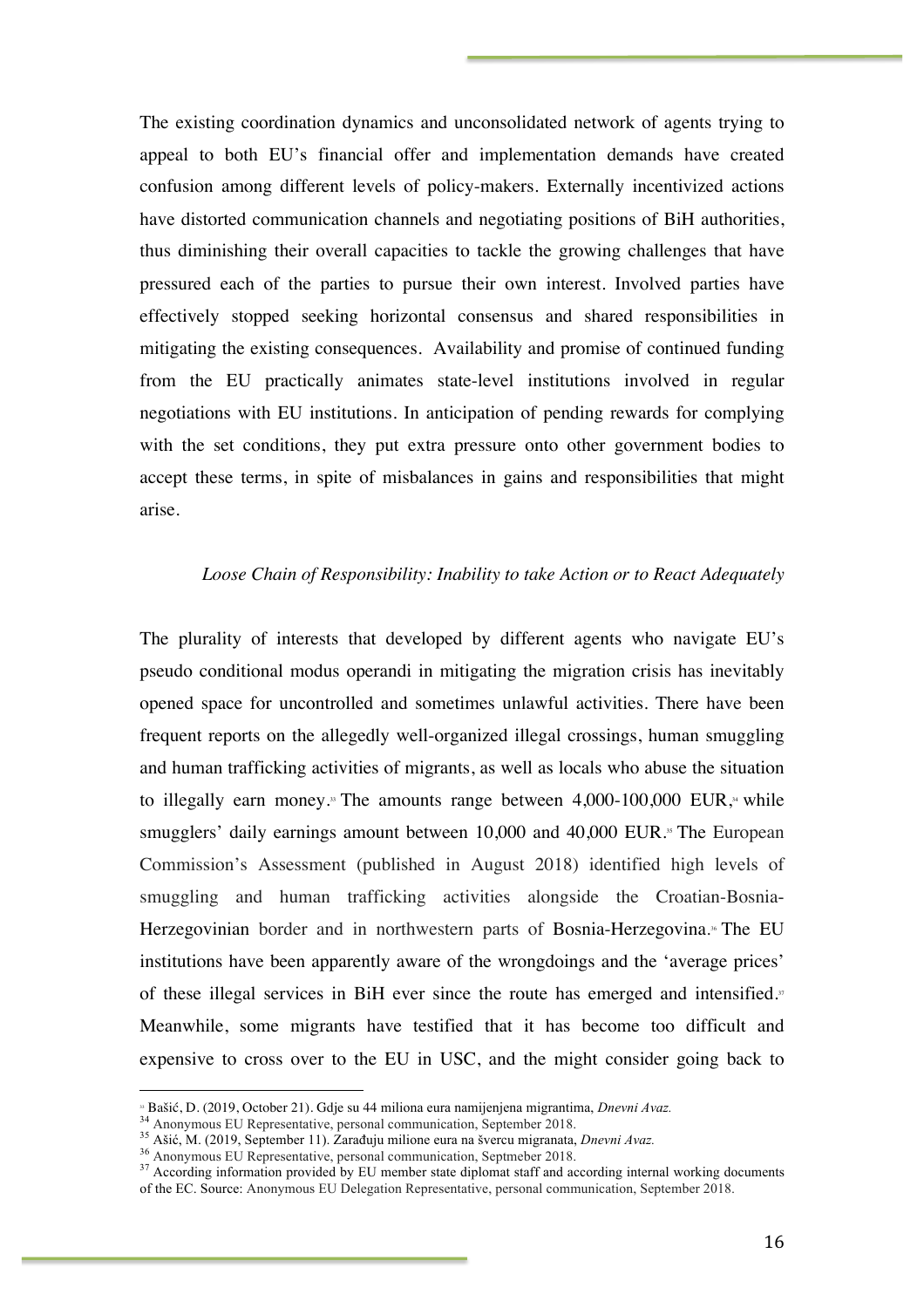Greece, where they would try get into another European Union country by boat or by plane.<sup>38</sup>

The lack of accommodation facilities and the intensified border control with Croatia added on to already accumulated skepticism and nervousness among locals in USC. There have been several sporadic reports of misuse of the allocated funds. As a result, the citizens residing in crisis hubs like Bihać and Velika Kladuša feel antagonized and victimized both by the presence of 'aliens' in their cities, and by the activities of people who work outside of the commonly recognized standards of behavior. They feel that the top-level government has been insufficiently involved in maintaining the security.39 The lack of fully functioning coordination system and institutions that are supposed to protect the citizens creates a void and raises locals' negative sentiments toward the help they receive from the EU and the overall political and security developments in their city. As a result, citizens' channel their frustration at their local political elite, and in turn, the elites formulate their responses toward the EU.<sup>®</sup>

There have been well-documented allegations against the Croatian border and LEAs, their pushback activities and illegal returning of migrants to Bosnia-Herzegovina.<sup>41</sup> The capacity and technical capabilities of the BiH police are underdeveloped and insufficient to follow through and up on these activities.<sup>4</sup> EC's DG NEAR recurrently argued the BiH Ministry of Security and affiliated agencies lack specific plan of development and strengthening of institutional capacities.<sup>43</sup> From the BiH perspective, the financial assistance distribution framework is in contrast with the EU approach in pumping the money for enhancement of the border control quality and border

<sup>38</sup> Bender, F. (2019, September 24). 100,000 Eura za prelazak, *Oslobodenje.*

<sup>&</sup>lt;sup>40</sup> Hasić, J. and Karabegović, D. (2018). Elite responses to contentious politics on the subnational level: the 2014 Bosnian protests. Southeast European and Black Sea Studies, 18(3), p. 367-380.

<sup>41</sup> Walker, S. (2019, July 16). Croatian police use violence to push back migrants, president admits, *The Guardian,* Retrieved from https://www.theguardian.com/world/2019/jul/16/croatian-police-use-violence-to-push-backmigrants-says-president

<sup>42</sup>Anonymous officer at BiH Border police stationed in Una-Sana Canton, personal communication, December 2019.

<sup>43</sup> When it comes to role of border police, it is argued by DG NEAR that Ministry of Security lacks plan of development and how it should be institutionally strengthened. Therefore, since 2018 there was no measure implemented (both institutional and financial) to increase its capacity - in terms of direct support. The support of border police goes from support scheduled for IPA II funding scheme for 2014 and 2020. It covers financial support in opening of new border crossing, training of border police, and technical equipment. Said that there has not been implemented any special measure regarding border control related directly in the past two years. Also, this has been done outside direct collaboration with Frontex considering the external border protection. This contradicts assistance implementing decisions C(2018) 5340 and in the 2019 C(2019)3189 that specify the assistance in regard to border police.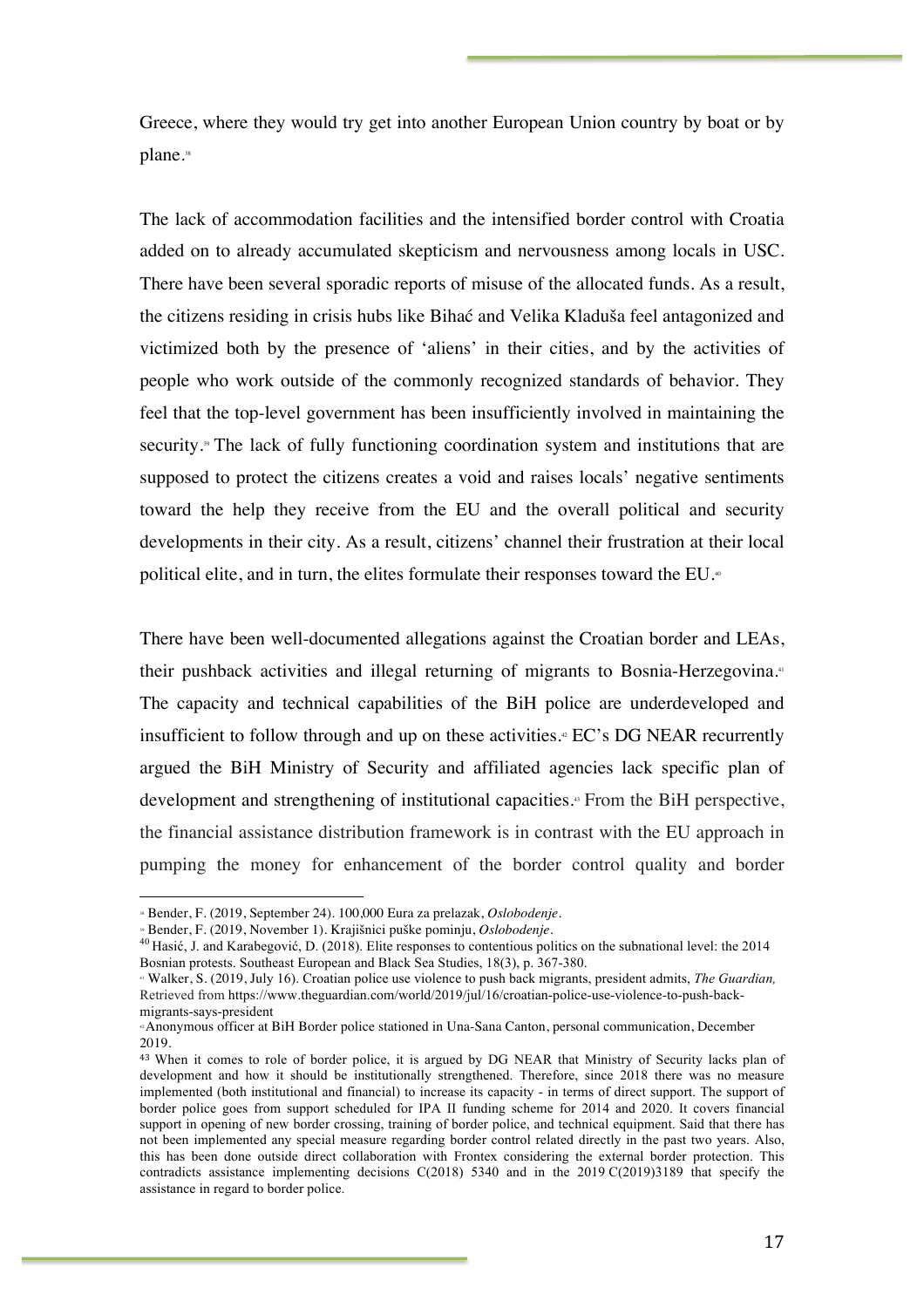management systems.<sup>4</sup> Paradoxically the EU provides most funds for securing its external border, but has limited competences in this area.<sup>45</sup> The Croatian side denies the accusations and stipulates they are acting in accordance with law and obligations stemming from their Schengen membership plans, and their actions are exclusively aimed at strengthening their border police capacities because they share over 1000 km of land border with Bosnia-Herzegovina.<sup>46</sup>

There have been several reports published based upon a database collected by volunteers in Bosnia-Herzegovina, and such form of violence is in breach of European Convention on Human Rights, the Schengen Border Code and in over 80% of cases to amount to torture.47 German MEP Dietmar Köster and Italian MEP Pietro Bartol criticized the pushback actions of the Croatian police, at one of the plenary sessions at the European Parliament in Brussels. They demanded they should immediately stop violating the international law if they ever wish to become a part of the Schengen zone. Austrian MEP Bettina Vollath highlighted that the responsibility for managing the crisis and migration reception centers, like Vučjak, is not with Bosnia-Herzegovina's government, but with the EU and its faulty asylum policies. Croatian MEPs Karlo Ressler, Tomislav Sokol and Željana Zovko reacted and denied the accusations, claiming that the situation has been blown out of proportions and not in tune with the realities on the ground.<sup>\*</sup> The Croatian border police will remain a very strong barrier for migrants due to the intensified border controls, as a result of its enhanced cooperation with Frontex.49 German MEP Dietmar Köster followed up with an official letter sent to the Croatian Foreign Minister Gordan Grlić Radman, inquiring about the inhumane attitude of police and border violence conducted by the Croatian Police. The Croatian Minister referred to these allegations as 'fake news'.<sup>50</sup>

<sup>44</sup> In this context, it must be noted that EU proclaimed coordination activities with other relevant international organizations relevant for border control, such as OSCE, remain rather political than practical one. For more details: https://www.osce.org/mission-to-bosnia-and-herzegovina/397319?download=true

<sup>&</sup>lt;sup>4</sup> The last reform of the Schengen system implemented in 2013 brought increased demands to the EC in terms of coordination, but the biggest responsibilities remained in the hands of member states. A very important element of the reform was the clarification of the border regime related to the control of citizens from third countries. This is visible in stricter demands for unification of exit/entry regimes for third nationals as well as setting procedures upon which he or she can be refused entry to the Schengen area. Source: https://doi.org/10.17356/ieejsp.v4i4.502

<sup>46</sup> Dnevni list (2019, August 13). Migrante se nezakonito iz Hrvatske protjeruje u BiH i Srbiju

<sup>47</sup> Border Violence Monitoring Network Reports, available here: https://www.borderviolence.eu/violence-reports/

<sup>48</sup> Lončarić A. (2019, November 15). Aplauz zbog kritika upućenih Hrvatskoj, *Oslobodenje*

<sup>49</sup> Dizdar, J. (2019, November 1). Frontex na granici BiH i Srbije?, *Oslobodenje.*

<sup>50</sup> Koester, D. (2019). Statement of Croatian Interior Minister Facing Evidence of Border Violenece, Retvieved from https://www.dietmar-koester.eu/2020/01/28/statement-croatian-interior-minister-facing-evidence-of-borderviolence/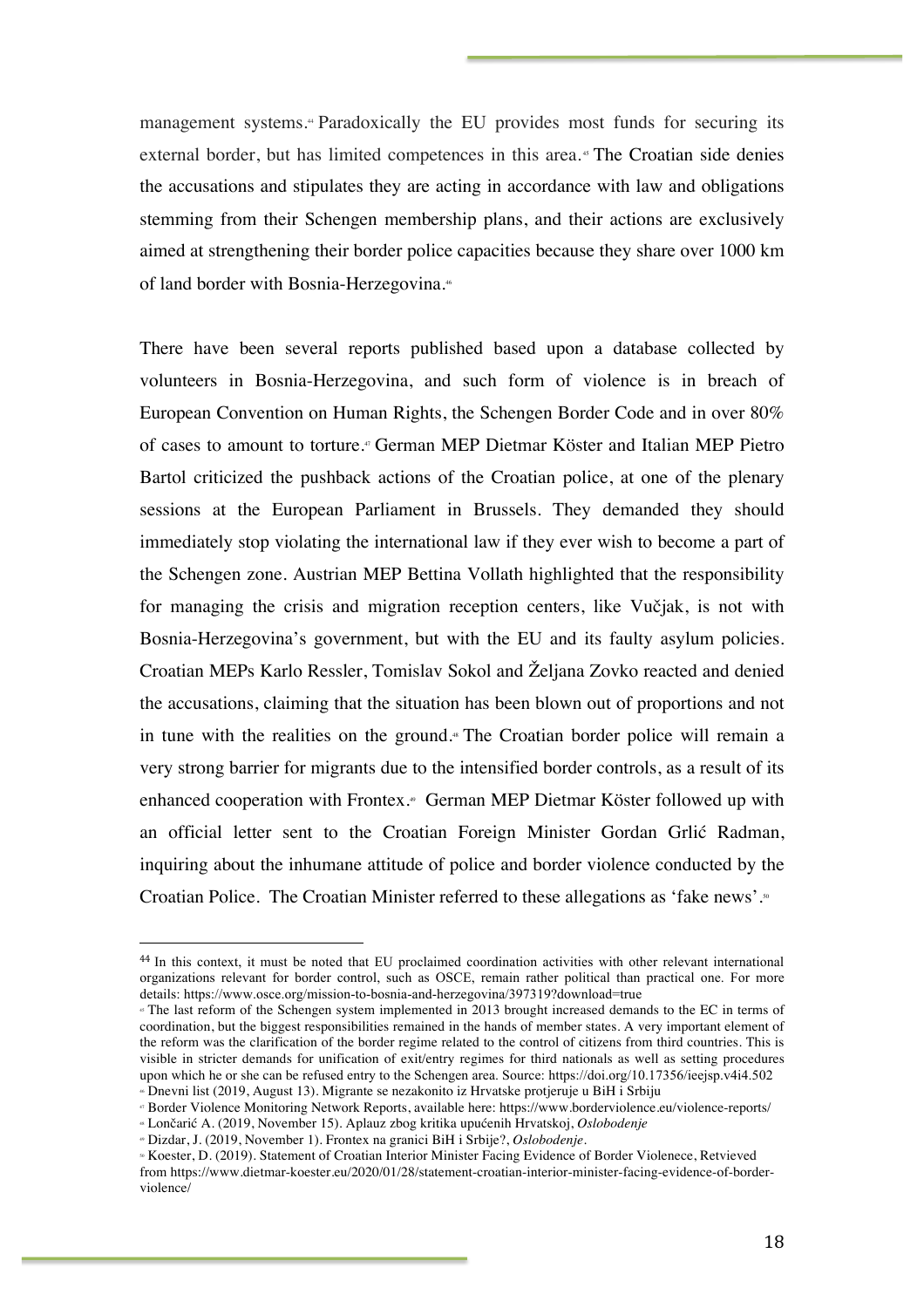### **Conclusions**

Until late 2017, Bosnia-Herzegovina was not considered as one of the main migration trajectories in the Balkan Route toward the EU countries. In spite of that, the EU invested considerable funds in strengthening the capacities of local institutions to effectively handle the increases of incoming migrants. When the migration crisis intensified, instead of supporting the investments by working more effectively with government institutions, the EU used bargaining strategy of 'reinforcement by reward' strategy they have become accustomed to when talking to local officials and decided to provide desired financial incentives in exchange for compliance with set conditions. As a result, they created a negative climate of competition and power imbalance among the involved parties locally and internationally.

This discussion paper uses various empirical examples from BiH to illustrate that the EU officials allocate migration crisis management funds only to specific areas of interests and to particular collaborating partners in BiH they had previously assessed would be the best to carry out the set goals, while strategic negotiations with other BiH government bodies (at various levels) about the concrete steps in mitigating and managing the growing crisis resemble the classic 'conditionality' discourse the EU uses in the accession process negotiations. The EU practically uses their standing and position as a norm setter in the BIH accession process, promises financial assistance for managing the current migration crisis in BiH as a bargaining strategy of 'reinforcement by reward', thus providing incentives to specific government agents in exchange for compliance with set conditions. 'Players' that have prior experience and active engagement with the EU are in principle more willing to conform to EU's conditions, in exchange for pledged financial and other awards, and become their proxy agents ready to put pressure onto other involved resisting agents to adapt to new circumstances without substantive, direct, and immediate benefits. At the same time, the majority of the overall funds available are spent on activities managed by international organizations that work on mitigating migration crisis in BiH.

There are at least two distinguishable impacts of EU's (un)intentional application of such 'pseudo-conditionality' discourse in BiH: Firstly, EU's restrictive collaboration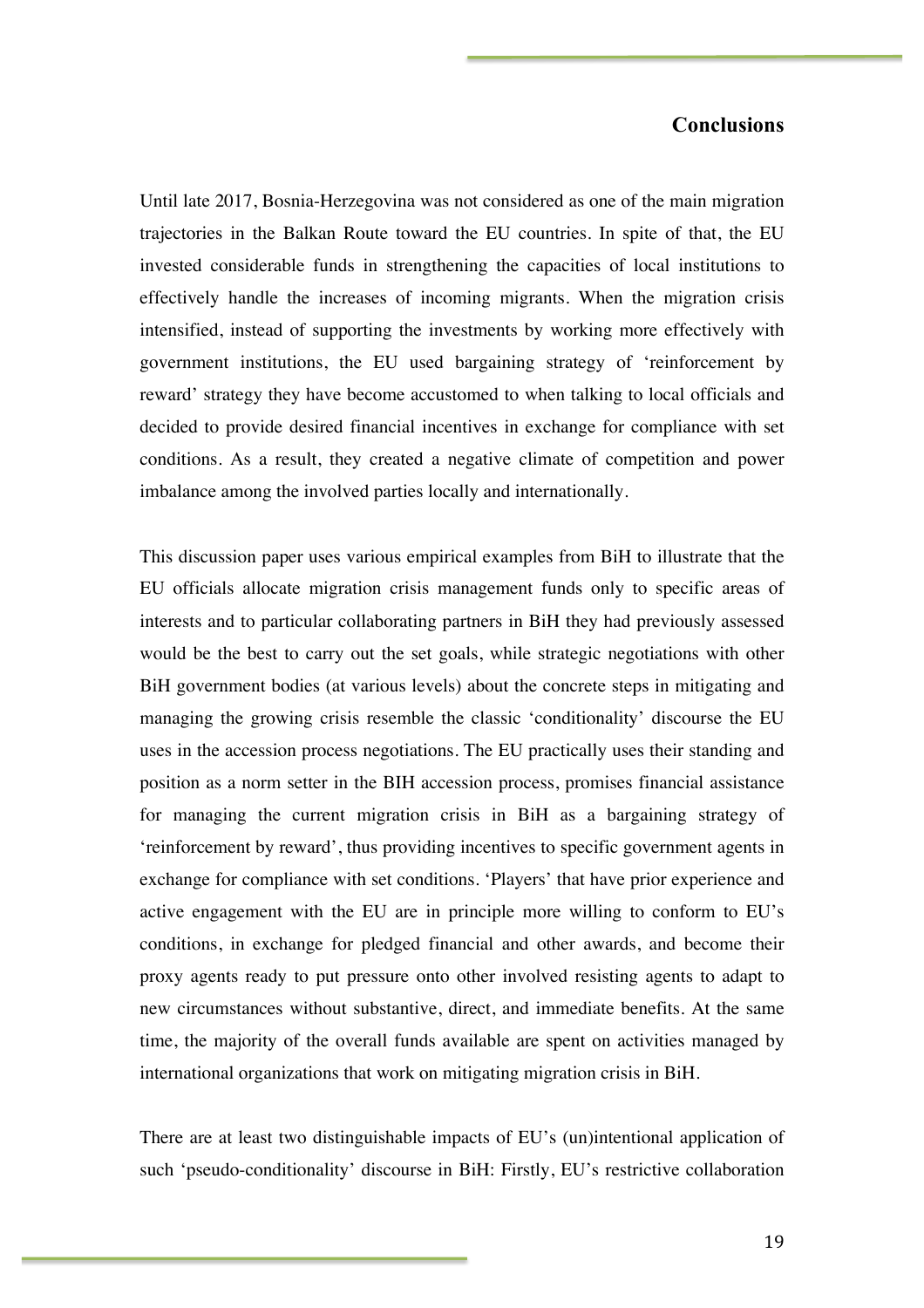scheme and reward-motivated negotiating practice opens up various opportunities for horizontal coordination dissonance and paradoxes in decision analysis and decision making among different levels of government authorities, which may opt to pursue particular interests that only fit their specific (institutional or competence-based) interests, while common interests of all involved parties remains secondary. Financial funds and other resources EU offers are combined with 'political strings', directed toward those who are willing to conform and become norm entrepreneurs on EU's behalf. This effectively distorts the present, already fragile, chain of responsibility among domestic and international agents. As a result, BiH government bodies appear weak, uncoordinated, and practically unable to manage the situation without the external guidance.

The EU's present strategy galvanizes further distrust among relevant stakeholders. Instead of serving as a conduit that would bring different agents together to explore commonly acceptable options for action, the EU's approach creates a system of 'carrots and sticks' that destabilizes capacities of those involved in the process to take decisions fully rationally. Simply put, none of the government levels has the money to independently or jointly deal with the growing issues related to the migrant crisis. The EU comes with financial assistance packages that include political strings and conditions and sells the product with top-down normative approach it traditionally utilizes in the EU accession matters. Those who had previous experience would be more likely to comply because of the EU language they recognize and are used to accept it, and thus benefit from the process of rewards EU provides them. The EU then continues to cooperate with the ones who are willing to carry out the conditions imposed (like MoS) and uses them as proxy pressure to modify the behavior of norm resisting agents (usually local communities), while ignoring and bypassing those who are not essential to the process (like the RS).

Meanwhile, the majority of the funds are being transferred to international organizations (like IOM and UNHCR) to carry out the essential management tasks locally, for much higher fees and with standards that could be potentially easily transferable and applied by other local parties involved. The overall process becomes a game with many levels, which does not contribute to solving the problems migrants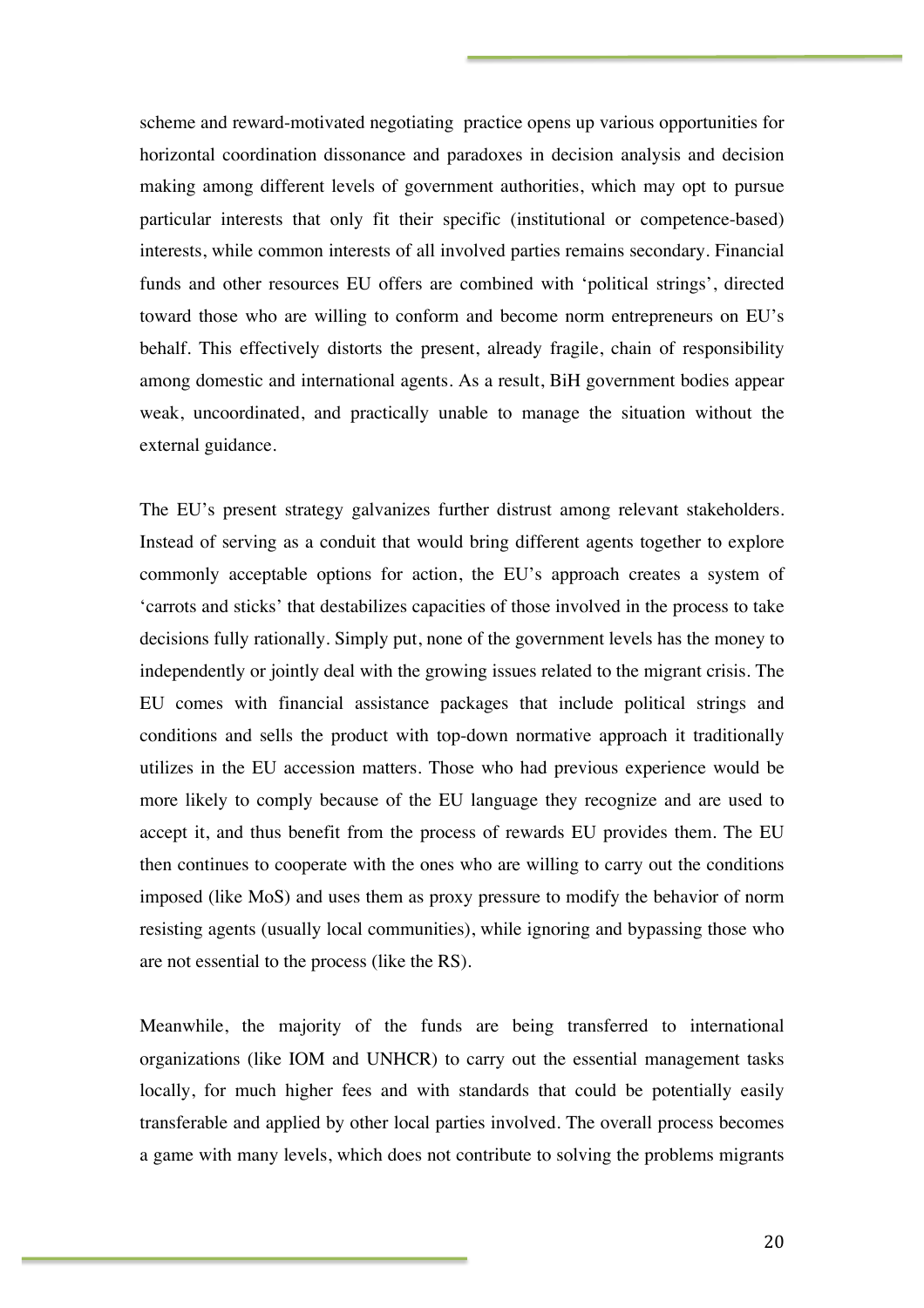or locals face in their day-to-day lives, but rather 'normalizes' the present crisis predicaments, which locals want to avoid at all cost. The process goes on, while everyone retains different conceptions of how the situation will evolve. The intolerance toward imposed proposals and solutions is growing, and there is no open dialogue to bridge different interests. The entire dynamics become habituated in the prism of pseudo conditionality EU effectively uses.